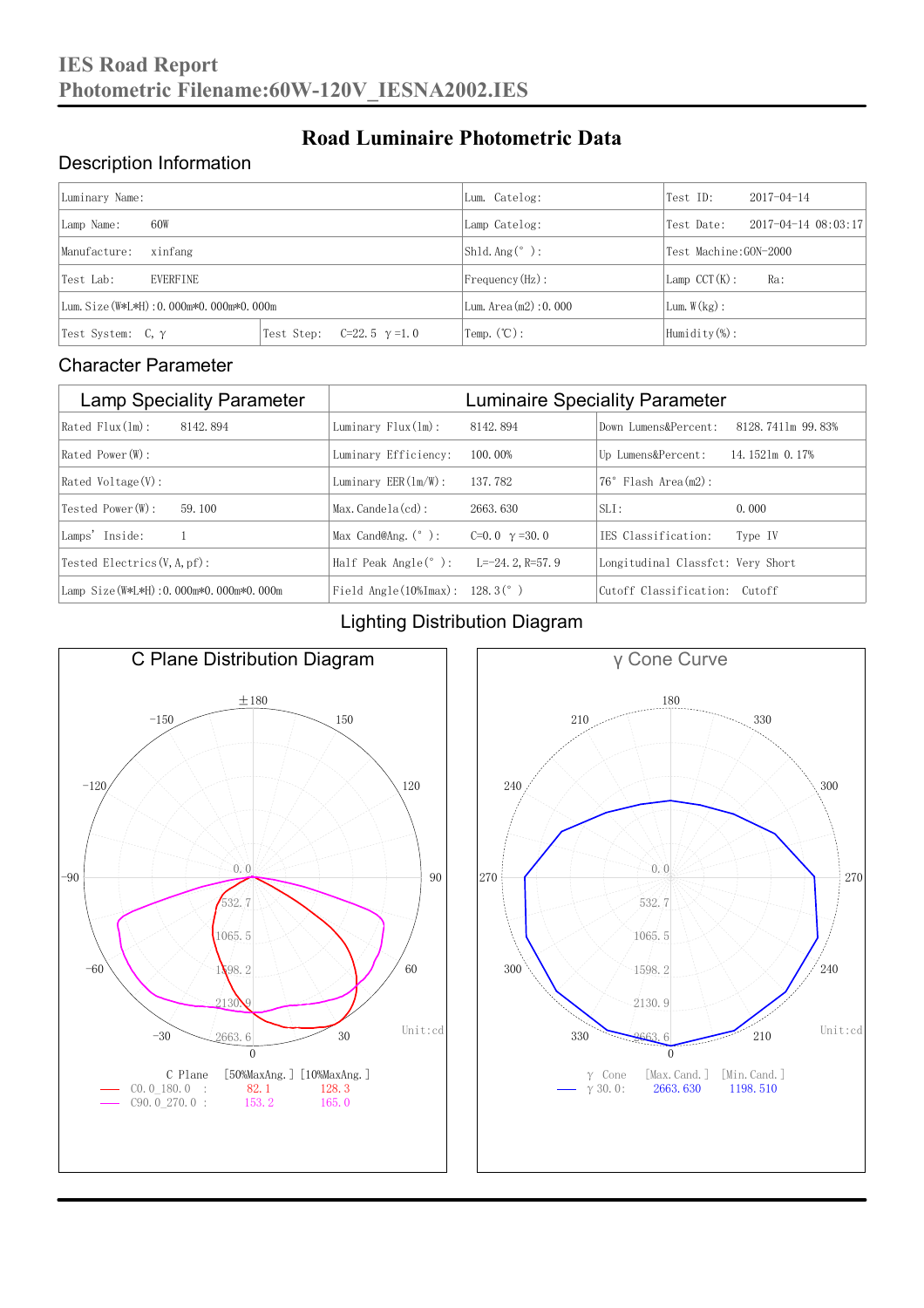### **2D Plane Light Intensity Distribution Curve**

| Lum. Name:           | Lum.Catelog:          | $Test ID: 2017-04-14$          |
|----------------------|-----------------------|--------------------------------|
| Lamp Name: 60W       | Lamp Catelog:         | Test Lab: EVERFINE             |
| Manufacture: xinfang | Test Machine:GON-2000 | Test Date: 2017-04-14 08:03:17 |

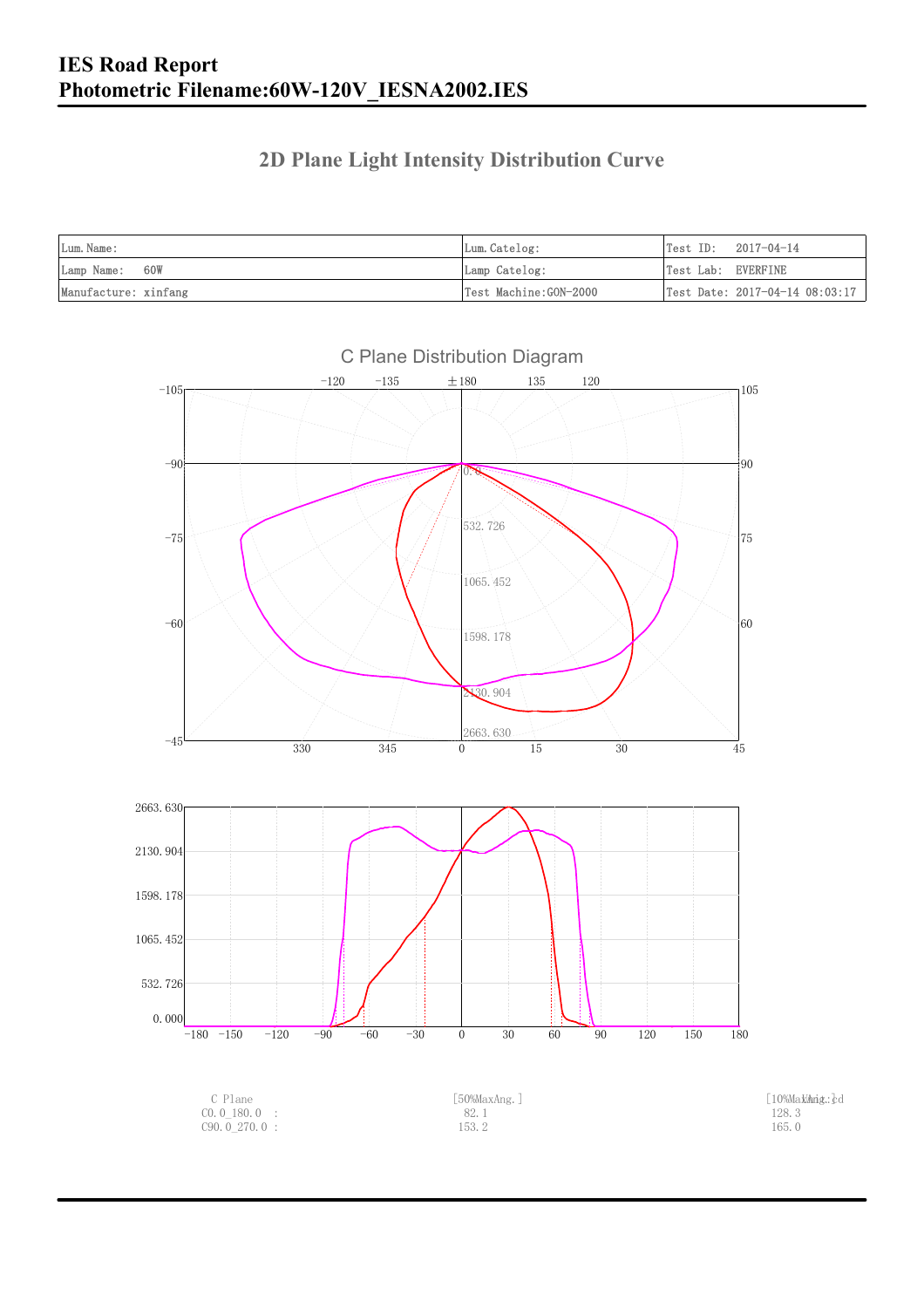### **3D Light Intensity Distribution Modal**

| Lum. Name:           | Lum.Catelog:          |                    | $\textsf{Test ID:} \quad 2017-04-14$ |
|----------------------|-----------------------|--------------------|--------------------------------------|
| Lamp Name: 60W       | Lamp Catelog:         | Test Lab: EVERFINE |                                      |
| Manufacture: xinfang | Test Machine:GON-2000 |                    | Test Date: 2017-04-14 08:03:17       |

#### 3D Light Intensity Distribution Modal

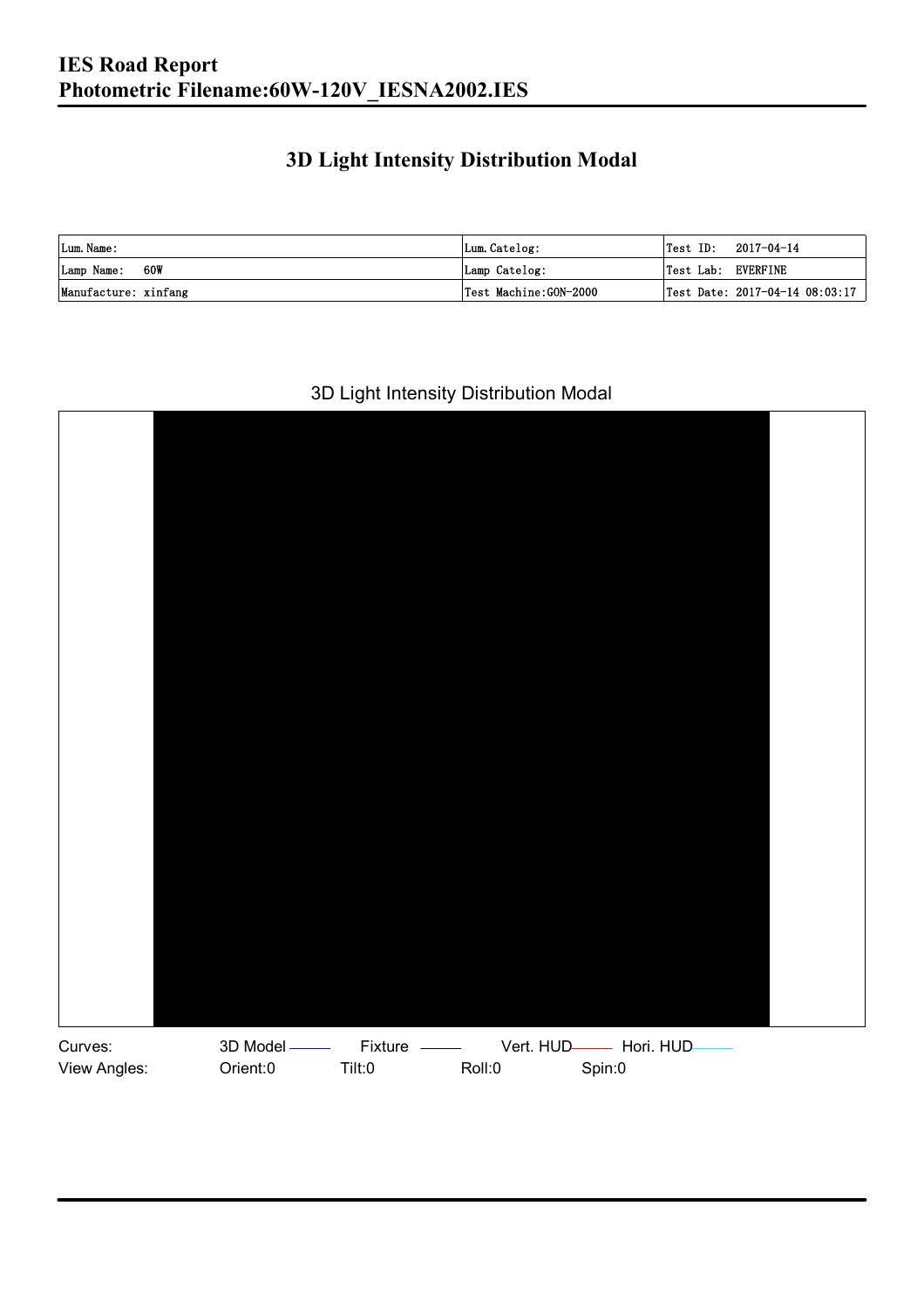## **Zonal Flux Tabulation**

| Zone $(\gamma)$ | Zone Flux     | Sums Flux | Zone%Lamp | Sums%Lamp | Zone $(\gamma)$ | Zone Flux | Sums Flux | Zone%Lamp | Sums%Lamp |
|-----------------|---------------|-----------|-----------|-----------|-----------------|-----------|-----------|-----------|-----------|
|                 | $(\text{lm})$ | (1m)      |           |           |                 | (1m)      | (1m)      |           |           |
| $0.0-1.0$       | 2.05          | 2.05      | 0.03      | 0.03      | $45,0-46,0$     | 148.81    | 148.81    | 1.83      | 1.83      |
| $1.0 - 2.0$     | 6.14          | 8.18      | 0.08      | 0.10      | 46.0-47.0       | 150.22    | 299.02    | 1.84      | 3.67      |
| $2.0 - 3.0$     | 10.21         | 18.40     | 0.13      | 0.23      | 47.0-48.0       | 151.47    | 450.50    | 1.86      | 5.53      |
| $3.0 - 4.0$     | 14.28         | 32.68     | 0.18      | 0.40      | $48.0 - 49.0$   | 152.52    | 603.01    | 1.87      | 7.41      |
| $4.0 - 5.0$     | 18.32         | 50.99     | 0.22      | 0.63      | $49.0 - 50.0$   | 153.35    | 756.36    | 1.88      | 9.29      |
| $5.0 - 6.0$     | 22.33         | 73.33     | 0.27      | 0.90      | $50.0 - 51.0$   | 153.99    | 910.36    | 1.89      | 11.18     |
| $6.0 - 7.0$     | 26.32         | 99.64     | 0.32      | 1.22      | $51.0 - 52.0$   | 154.44    | 1064.79   | 1.90      | 13.08     |
| $7.0 - 8.0$     | 30.26         | 129.91    | 0.37      | 1.60      | $52.0 - 53.0$   | 154.68    | 1219.47   | 1.90      | 14.98     |
| $8.0 - 9.0$     | 34.18         | 164.08    | 0.42      | 2.02      | $53.0 - 54.0$   | 154.67    | 1374.14   | 1.90      | 16.88     |
| $9.0 - 10.0$    | 38.06         | 202.14    | 0.47      | 2.48      | $54.0 - 55.0$   | 154.40    | 1528.54   | 1.90      | 18.77     |
| $10.0 - 11.0$   | 41.90         | 244.04    | 0.51      | 3.00      | $55.0 - 56.0$   | 153.85    | 1682.39   | 1.89      | 20.66     |
| $11.0 - 12.0$   | 45.70         | 289.74    | 0.56      | 3.56      | $56.0 - 57.0$   | 152.97    | 1835.36   | 1.88      | 22.54     |
| $12.0 - 13.0$   | 49.47         | 339.20    | 0.61      | 4.17      | $57.0 - 58.0$   | 151.68    | 1987.04   | 1.86      | 24.40     |
| $13.0 - 14.0$   | 53.20         | 392.40    | 0.65      | 4.82      | $58.0 - 59.0$   | 149.88    | 2136.93   | 1.84      | 26.24     |
| $14.0 - 15.0$   | 56.90         | 449.30    | 0.70      | 5.52      | $59.0 - 60.0$   | 147.59    | 2284.51   | 1.81      | 28.06     |
| $15.0 - 16.0$   | 60.58         | 509.89    | 0.74      | 6.26      | $60.0 - 61.0$   | 144.81    | 2429.32   | 1.78      | 29.83     |
| $16.0 - 17.0$   | 64.25         | 574.14    | 0.79      | 7.05      | $61.0 - 62.0$   | 141.54    | 2570.86   | 1.74      | 31.57     |
| $17.0 - 18.0$   | 67.91         | 642.05    | 0.83      | 7.88      | $62.0 - 63.0$   | 137.77    | 2708.63   | 1.69      | 33.26     |
| $18.0 - 19.0$   | 71.57         | 713.62    | 0.88      | 8.76      | $63.0 - 64.0$   | 133.62    | 2842.25   | 1.64      | 34.90     |
| $19.0 - 20.0$   | 75.21         | 788.83    | 0.92      | 9.69      | 64.0-65.0       | 129.28    | 2971.53   | 1.59      | 36.49     |
| $20.0 - 21.0$   | 78.86         | 867.69    | 0.97      | 10.66     | $65.0 - 66.0$   | 125.05    | 3096.59   | 1.54      | 38.03     |
| $21.0 - 22.0$   | 82.49         | 950.18    | 1.01      | 11.67     | 66.0 $-67.0$    | 120.97    | 3217.56   | 1.49      | 39.51     |
| $22.0 - 23.0$   | 86.10         | 1036.29   | 1.06      | 12.73     | $67.0 - 68.0$   | 116.99    | 3334.55   | 1.44      | 40.95     |
| $23.0 - 24.0$   | 89.69         | 1125.98   | 1.10      | 13.83     | $68.0 - 69.0$   | 113.33    | 3447.89   | 1.39      | 42.34     |
| $24.0 - 25.0$   | 93.24         | 1219.22   | 1.15      | 14.97     | 69.0 $-70.0$    | 109.75    | 3557.64   | 1.35      | 43.69     |
| $25.0 - 26.0$   | 96.76         | 1315.99   | 1.19      | 16.16     | $70.0 - 71.0$   | 105.79    | 3663.43   | 1.30      | 44.99     |
| $26.0 - 27.0$   | 100.25        | 1416.23   | 1.23      | 17.39     | $71.0 - 72.0$   | 101.49    | 3764.91   | 1.25      | 46.24     |
| $27.0 - 28.0$   | 103.68        | 1519.91   | 1.27      | 18.67     | $72.0 - 73.0$   | 96.86     | 3861.77   | 1.19      | 47.43     |
| $28.0 - 29.0$   | 107.05        | 1626.96   | 1.31      | 19.98     | 73.0-74.0       | 91.75     | 3953.52   | 1.13      | 48.55     |
| $29.0 - 30.0$   | 110.35        | 1737.31   | 1.36      | 21.34     | 74.0-75.0       | 85.52     | 4039.04   | 1.05      | 49.60     |
| $30.0 - 31.0$   | 113.56        | 1850.87   | 1.39      | 22.73     | $75.0 - 76.0$   | 77.30     | 4116.33   | 0.95      | 50.55     |
| $31.0 - 32.0$   | 116.68        | 1967.56   | 1.43      | 24.16     | $76.0 - 77.0$   | 67.51     | 4183.84   | 0.83      | 51.38     |
| $32.0 - 33.0$   | 119.71        | 2087.27   | 1.47      | 25.63     | $77.0 - 78.0$   | 58.20     | 4242.04   | 0.71      | 52.09     |
| $33.0 - 34.0$   | 122.65        | 2209.92   | 1.51      | 27.14     | $78.0 - 79.0$   | 49.38     | 4291.42   | 0.61      | 52.70     |
| $34.0 - 35.0$   | 125.51        | 2335.42   | 1.54      | 28.68     | 79.0-80.0       | 38.84     | 4330.26   | 0.48      | 53.18     |
| $35.0 - 36.0$   | 128.24        | 2463.67   | 1.57      | 30.26     | $80.0 - 81.0$   | 28.41     | 4358.67   | 0.35      | 53.53     |
| $36.0 - 37.0$   | 130.86        | 2594.53   | 1.61      | 31.86     | $81.0 - 82.0$   | 20.28     | 4378.95   | 0.25      | 53.78     |
| $37.0 - 38.0$   | 133.36        | 2727.89   | 1.64      | 33.50     | $82.0 - 83.0$   | 13.75     | 4392.71   | 0.17      | 53.95     |
| $38.0 - 39.0$   | 135.71        | 2863.60   | 1.67      | 35.17     | 83.0-84.0       | 8.57      | 4401.28   | 0.11      | 54.05     |
| $39.0 - 40.0$   | 137.94        | 3001.54   | 1.69      | 36.86     | 84.0-85.0       | 4.41      | 4405.69   | 0.05      | 54.10     |
| $40.0 - 41.0$   | 140.04        | 3141.58   | 1.72      | 38.58     | 85.0-86.0       | 1.64      | 4407.33   | 0.02      | 54.12     |
| $41.0 - 42.0$   | 142.00        | 3283.58   | 1.74      | 40.32     | 86.0-87.0       | 0.53      | 4407.86   | 0.01      | 54.13     |
| $42.0 - 43.0$   | 143.85        | 3427.44   | 1.77      | 42.09     | $87.0 - 88.0$   | 0.27      | 4408.13   | 0.00      | 54.13     |
| $43.0 - 44.0$   | 145.62        | 3573.05   | 1.79      | 43.88     | 88.0-89.0       | 0.18      | 4408.30   | 0.00      | 54.14     |
| $44.0 - 45.0$   | 147.27        | 3720.32   | 1.81      | 45.69     | 89.0-90.0       | 0.12      | 4408.42   | 0.00      | 54.14     |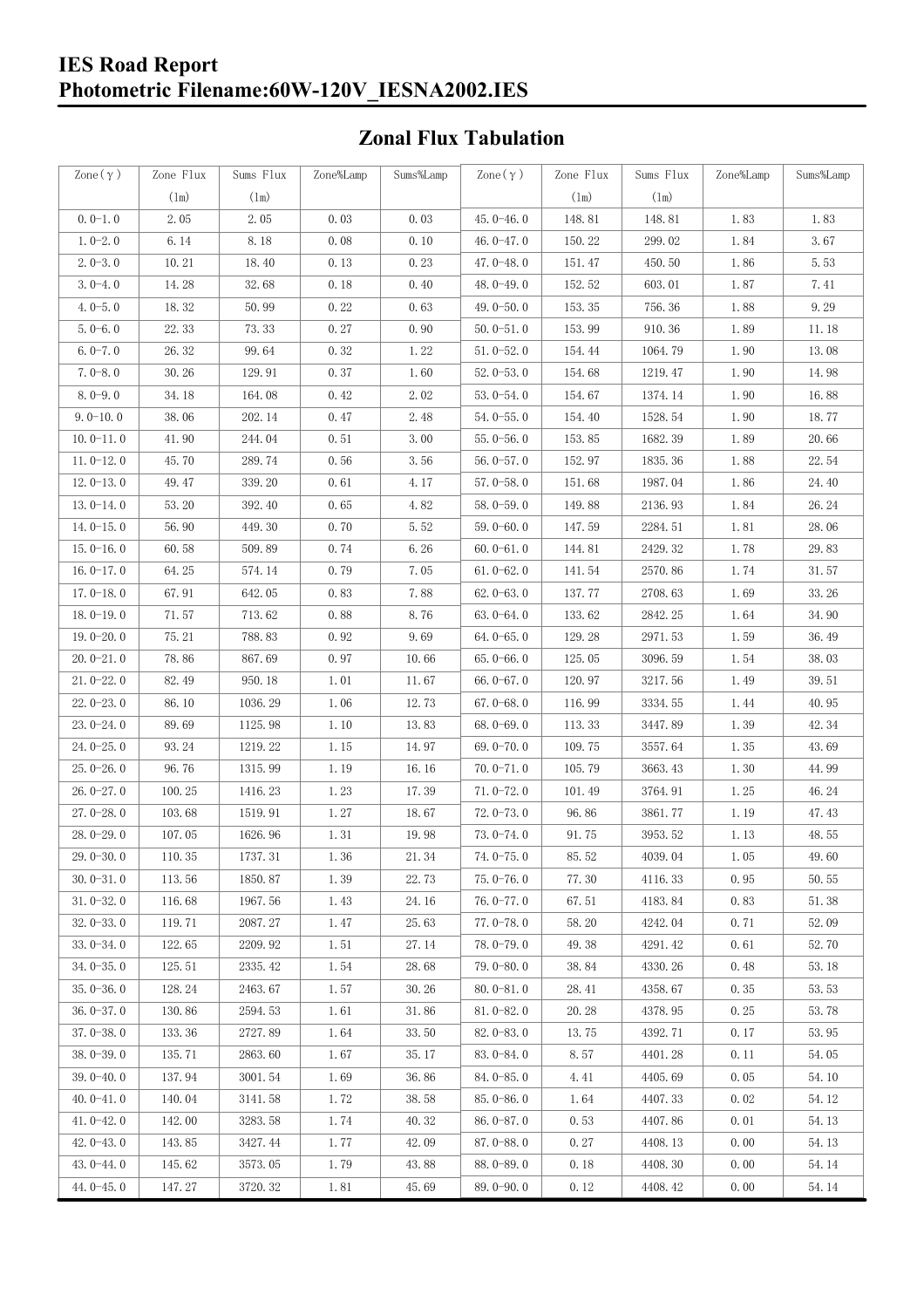# **Zonal Flux Tabulation - (Cont.)**

| Zone $(\gamma)$ | Zone Flux | Sums Flux | Zone%Lamp | Sums%Lamp | $\mathrm{Zone}\,(\,\gamma\,)$ | Zone Flux | Sums Flux | Zone%Lamp | Sums%Lamp |
|-----------------|-----------|-----------|-----------|-----------|-------------------------------|-----------|-----------|-----------|-----------|
|                 | (1m)      | (1m)      |           |           |                               | (1m)      | (1m)      |           |           |
| $90.0 - 91.0$   | 0.11      | 0.11      | 0.00      | 0.00      | $135.0 - 136.0$               | 0.22      | 0.22      | 0.00      | 0.00      |
| $91.0 - 92.0$   | 0.11      | 0.22      | 0.00      | 0.00      | $136.0 - 137.0$               | 0.22      | 0.44      | 0.00      | 0.01      |
| $92.0 - 93.0$   | 0.11      | 0.33      | 0.00      | 0.00      | 137.0-138.0                   | 0.21      | 0.65      | 0.00      | 0.01      |
| $93.0 - 94.0$   | 0.11      | 0.44      | 0.00      | 0.01      | $138.0 - 139.0$               | 0.21      | 0.86      | 0.00      | 0.01      |
| 94.0-95.0       | 0.11      | 0.55      | 0.00      | 0.01      | 139.0-140.0                   | 0.20      | 1.06      | 0.00      | 0.01      |
| $95.0 - 96.0$   | 0.11      | 0.67      | 0.00      | 0.01      | $140.0 - 141.0$               | 0.20      | 1.27      | 0.00      | 0.02      |
| $96.0 - 97.0$   | 0.12      | 0.79      | 0.00      | 0.01      | $141.0 - 142.0$               | 0.20      | 1.46      | 0.00      | 0.02      |
| $97.0 - 98.0$   | 0.12      | 0.91      | 0.00      | 0.01      | 142.0-143.0                   | 0.19      | 1.65      | 0.00      | 0.02      |
| $98.0 - 99.0$   | 0.13      | 1.03      | 0.00      | 0.01      | $143.0 - 144.0$               | 0.19      | 1.84      | 0.00      | 0.02      |
| $99.0 - 100.0$  | 0.13      | 1.16      | 0.00      | 0.01      | 144.0-145.0                   | 0.18      | 2.02      | 0.00      | 0.02      |
| $100.0 - 101.0$ | 0.14      | 1.30      | 0.00      | 0.02      | $145.0 - 146.0$               | 0.18      | 2.20      | 0.00      | 0.03      |
| $101.0 - 102.0$ | 0.14      | 1.45      | 0.00      | 0.02      | $146.0 - 147.0$               | 0.17      | 2.38      | 0.00      | 0.03      |
| $102.0 - 103.0$ | 0.15      | 1.60      | 0.00      | 0.02      | 147.0-148.0                   | 0.17      | 2.55      | 0.00      | 0.03      |
| $103.0 - 104.0$ | 0.16      | 1.75      | 0.00      | 0.02      | 148.0-149.0                   | 0.17      | 2.71      | 0.00      | 0.03      |
| $104.0 - 105.0$ | 0.17      | 1.92      | 0.00      | 0.02      | $149.0 - 150.0$               | 0.16      | 2.88      | 0.00      | 0.04      |
| $105.0 - 106.0$ | 0.18      | 2.10      | 0.00      | 0.03      | $150.0 - 151.0$               | 0.16      | 3.04      | 0.00      | 0.04      |
| $106.0 - 107.0$ | 0.19      | 2.28      | 0.00      | 0.03      | $151.0 - 152.0$               | 0.16      | 3.20      | 0.00      | 0.04      |
| $107.0 - 108.0$ | 0.19      | 2.47      | 0.00      | 0.03      | $152.0 - 153.0$               | 0.15      | 3.34      | 0.00      | 0.04      |
| $108.0 - 109.0$ | 0.20      | 2.68      | 0.00      | 0.03      | 153.0-154.0                   | 0.14      | 3.48      | 0.00      | 0.04      |
| $109.0 - 110.0$ | 0.21      | 2.88      | 0.00      | 0.04      | $154.0 - 155.0$               | 0.14      | 3.62      | 0.00      | 0.04      |
| $110.0 - 111.0$ | 0.21      | 3.10      | 0.00      | 0.04      | $155.0 - 156.0$               | 0.13      | 3.75      | 0.00      | 0.05      |
| $111.0 - 112.0$ | 0.22      | 3.31      | 0.00      | 0.04      | $156.0 - 157.0$               | 0.12      | 3.87      | $0.00$    | 0.05      |
| $112.0 - 113.0$ | 0.22      | 3.53      | 0.00      | 0.04      | $157.0 - 158.0$               | 0.12      | 3.99      | 0.00      | 0.05      |
| $113.0 - 114.0$ | 0.22      | 3.75      | 0.00      | 0.05      | $158.0 - 159.0$               | 0.11      | 4.11      | 0.00      | 0.05      |
| $114.0 - 115.0$ | 0.22      | 3.98      | 0.00      | 0.05      | $159.0 - 160.0$               | 0.11      | 4.21      | 0.00      | 0.05      |
| $115.0 - 116.0$ | 0.23      | 4.21      | 0.00      | 0.05      | $160.0 - 161.0$               | 0.10      | 4.32      | 0.00      | 0.05      |
| $116.0 - 117.0$ | 0.23      | 4.43      | 0.00      | 0.05      | $161.0 - 162.0$               | 0.10      | 4.41      | 0.00      | 0.05      |
| $117.0 - 118.0$ | 0.23      | 4.66      | 0.00      | 0.06      | $162.0 - 163.0$               | 0.09      | 4.51      | 0.00      | 0.06      |
| $118.0 - 119.0$ | 0.23      | 4.89      | 0.00      | 0.06      | $163.0 - 164.0$               | 0.09      | 4.60      | 0.00      | 0.06      |
| 119.0-120.0     | 0.23      | 5.12      | 0.00      | 0.06      | $164.0 - 165.0$               | 0.09      | 4.68      | 0.00      | 0.06      |
| $120.0 - 121.0$ | 0.24      | 5.36      | 0.00      | 0.07      | $165.0 - 166.0$               | 0.08      | 4.77      | 0.00      | 0.06      |
| $121.0 - 122.0$ | 0.24      | 5.60      | 0.00      | 0.07      | $166.0 - 167.0$               | 0.08      | 4.84      | 0.00      | 0.06      |
| $122.0 - 123.0$ | 0.24      | 5.84      | 0.00      | 0.07      | $167.0 - 168.0$               | 0.08      | 4.92      | 0.00      | 0.06      |
| $123.0 - 124.0$ | 0.25      | 6.09      | 0.00      | 0.07      | $168.0 - 169.0$               | 0.07      | 4.99      | 0.00      | 0.06      |
| $124.0 - 125.0$ | 0.25      | 6.34      | 0.00      | 0.08      | $169.0 - 170.0$               | 0.07      | 5.06      | 0.00      | 0.06      |
| $125.0 - 126.0$ | 0.25      | 6.59      | 0.00      | 0.08      | $170.0 - 171.0$               | 0.07      | 5.13      | 0.00      | 0.06      |
| $126.0 - 127.0$ | 0.25      | 6.84      | 0.00      | 0.08      | 171.0-172.0                   | 0.06      | 5.19      | 0.00      | 0.06      |
| $127.0 - 128.0$ | 0.25      | 7.09      | 0.00      | 0.09      | $172.0 - 173.0$               | 0.05      | 5.24      | 0.00      | 0.06      |
| $128.0 - 129.0$ | 0.25      | 7.33      | 0.00      | 0.09      | $173.0 - 174.0$               | 0.05      | 5.29      | 0.00      | 0.06      |
| $129.0 - 130.0$ | 0.24      | 7.58      | 0.00      | 0.09      | $174.0 - 175.0$               | 0.04      | 5.33      | 0.00      | 0.07      |
| $130.0 - 131.0$ | 0.24      | 7.82      | 0.00      | 0.10      | $175.0 - 176.0$               | 0.03      | 5.36      | 0.00      | 0.07      |
| $131.0 - 132.0$ | 0.23      | 8.05      | 0.00      | 0.10      | 176.0-177.0                   | 0.03      | 5.39      | 0.00      | 0.07      |
| $132.0 - 133.0$ | 0.23      | 8.28      | 0.00      | 0.10      | $177.0 - 178.0$               | 0.02      | 5.41      | 0.00      | 0.07      |
| 133.0-134.0     | 0.23      | 8.51      | 0.00      | 0.10      | 178.0-179.0                   | 0.01      | 5.42      | 0.00      | 0.07      |
| $134.0 - 135.0$ | 0.22      | 8.73      | 0.00      | 0.11      | $179.0 - 180.0$               | 0.00      | 5.42      | 0.00      | 0.07      |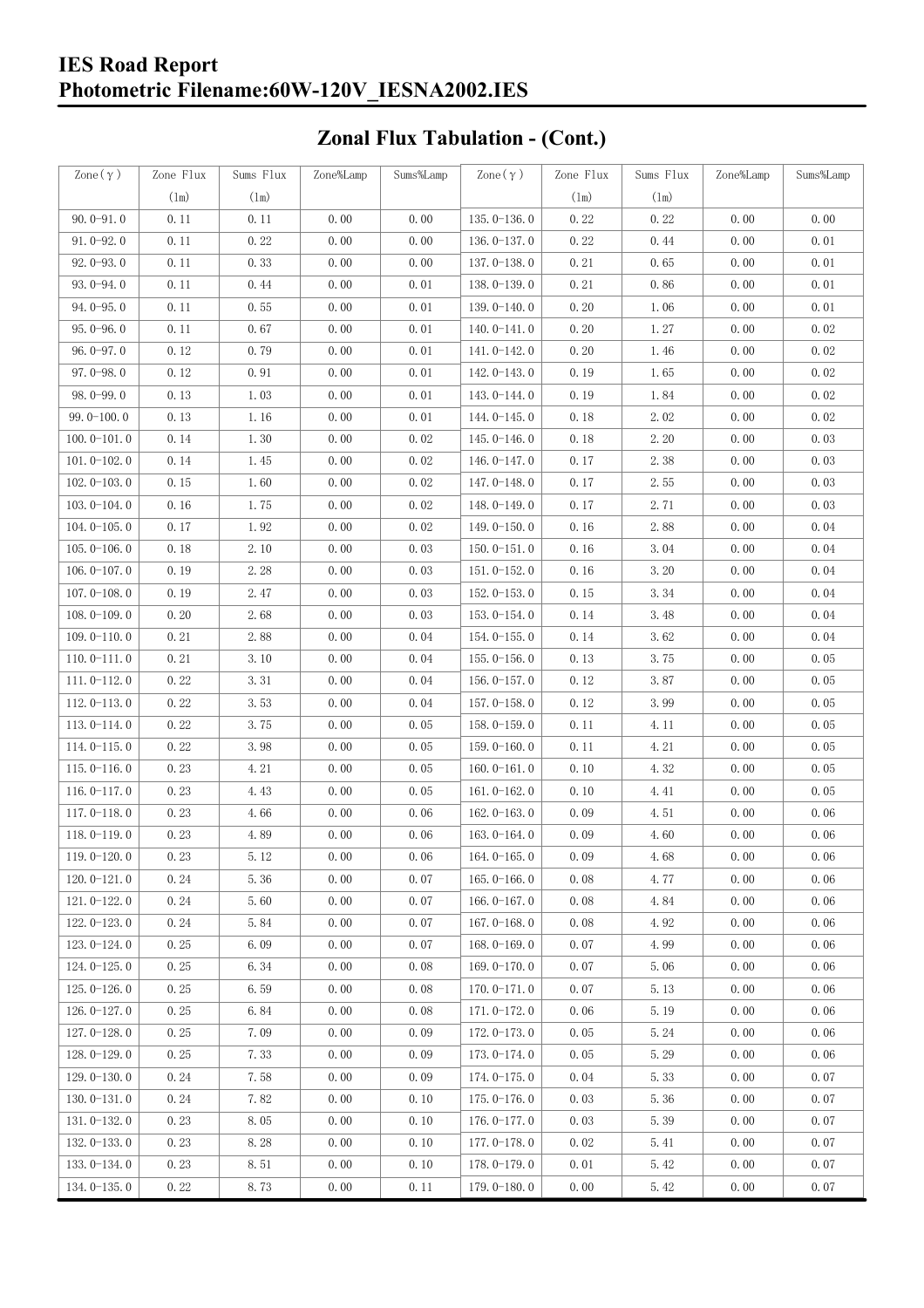### **Rectangle ISO Lighting Intensity Diagram**

| Lum. Name:           | Lum.Catelog:          | $\textsf{Test ID:} \quad 2017-04-14$ |
|----------------------|-----------------------|--------------------------------------|
| 60W<br>Lamp Name:    | Lamp Catelog:         | Test Lab: EVERFINE                   |
| Manufacture: xinfang | Test Machine:GON-2000 | Test Date: $2017-04-14$ $08:03:17$   |



Maximum Cand.@Angle: H=30.0°,V=0.0°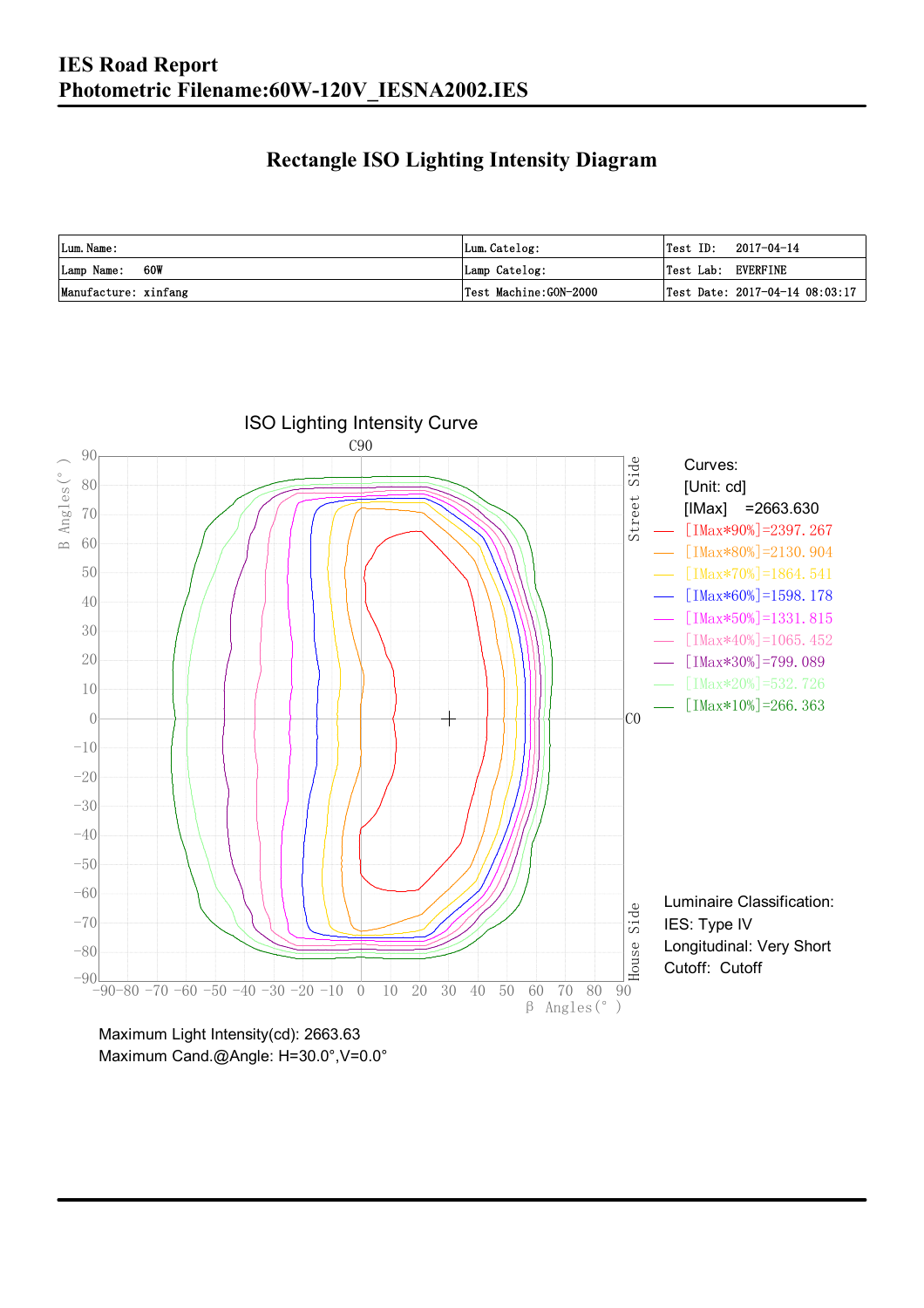### **Round ISO Lighting Intensity Diagram**

| Lum. Name:           | Lum.Catelog:          | Test ID:<br>2017-04-14             |
|----------------------|-----------------------|------------------------------------|
| 60W<br>Lamp Name:    | Lamp Catelog:         | Test Lab: EVERFINE                 |
| Manufacture: xinfang | Test Machine:GON-2000 | Test Date: $2017-04-14$ $08:03:17$ |

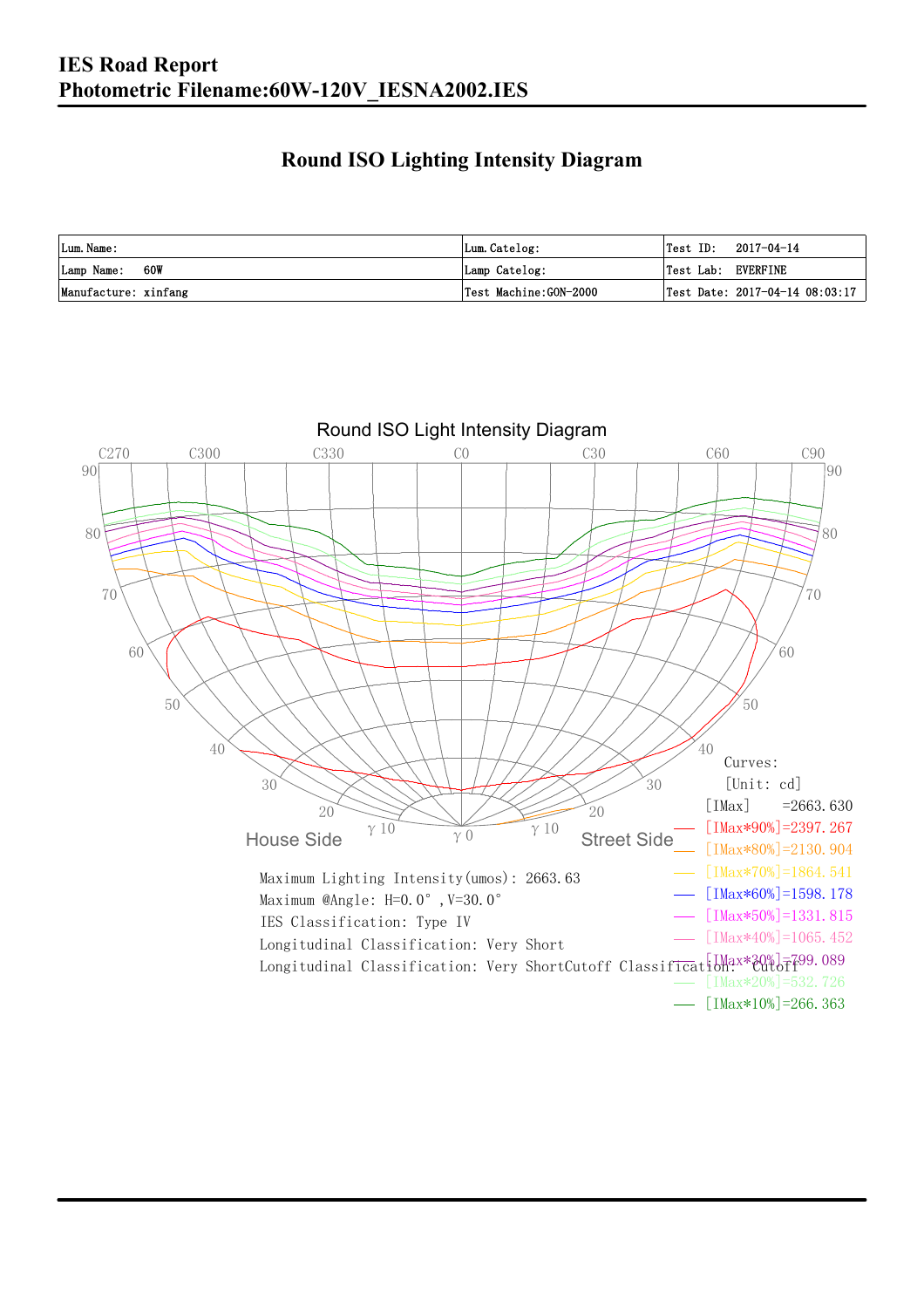#### **Plane ISO-Illuminance Diagram**

| Lum. Name:           | Lum.Catelog:          | $\textsf{Test ID:} \quad 2017-04-14$           |
|----------------------|-----------------------|------------------------------------------------|
| 60W<br>Lamp Name:    | Lamp Catelog:         | Test Lab: EVERFINE                             |
| Manufacture: xinfang | Test Machine:GON-2000 | $\vert$ Test Date: 2017-04-14 08:03:17 $\vert$ |



Plane ISO-Illuminance Curve

Working Plane Maximum Illuminance(lx): 252.57 Working Plane Maximum Illuminance Position(d/h):H0.0 V0.2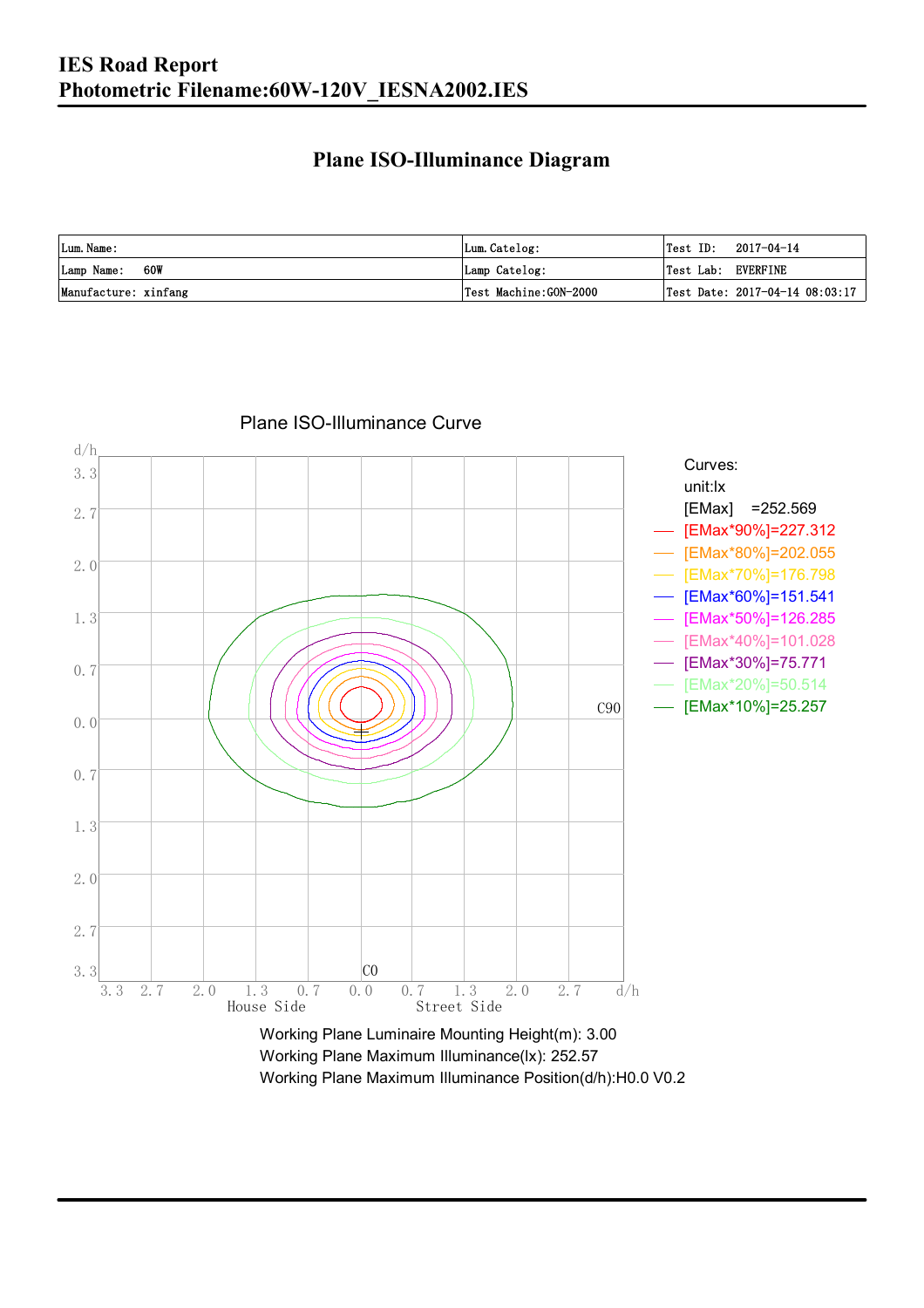### **3D Plane ISO Illuminance Diagram**

| Lum. Name:           | Lum.Catelog:          |                    | $\textsf{Test ID:} \quad 2017-04-14$ |
|----------------------|-----------------------|--------------------|--------------------------------------|
| Lamp Name: 60W       | Lamp Catelog:         | Test Lab: EVERFINE |                                      |
| Manufacture: xinfang | Test Machine:GON-2000 |                    | Test Date: 2017-04-14 08:03:17       |

#### 3D Plane Illuminance Modal

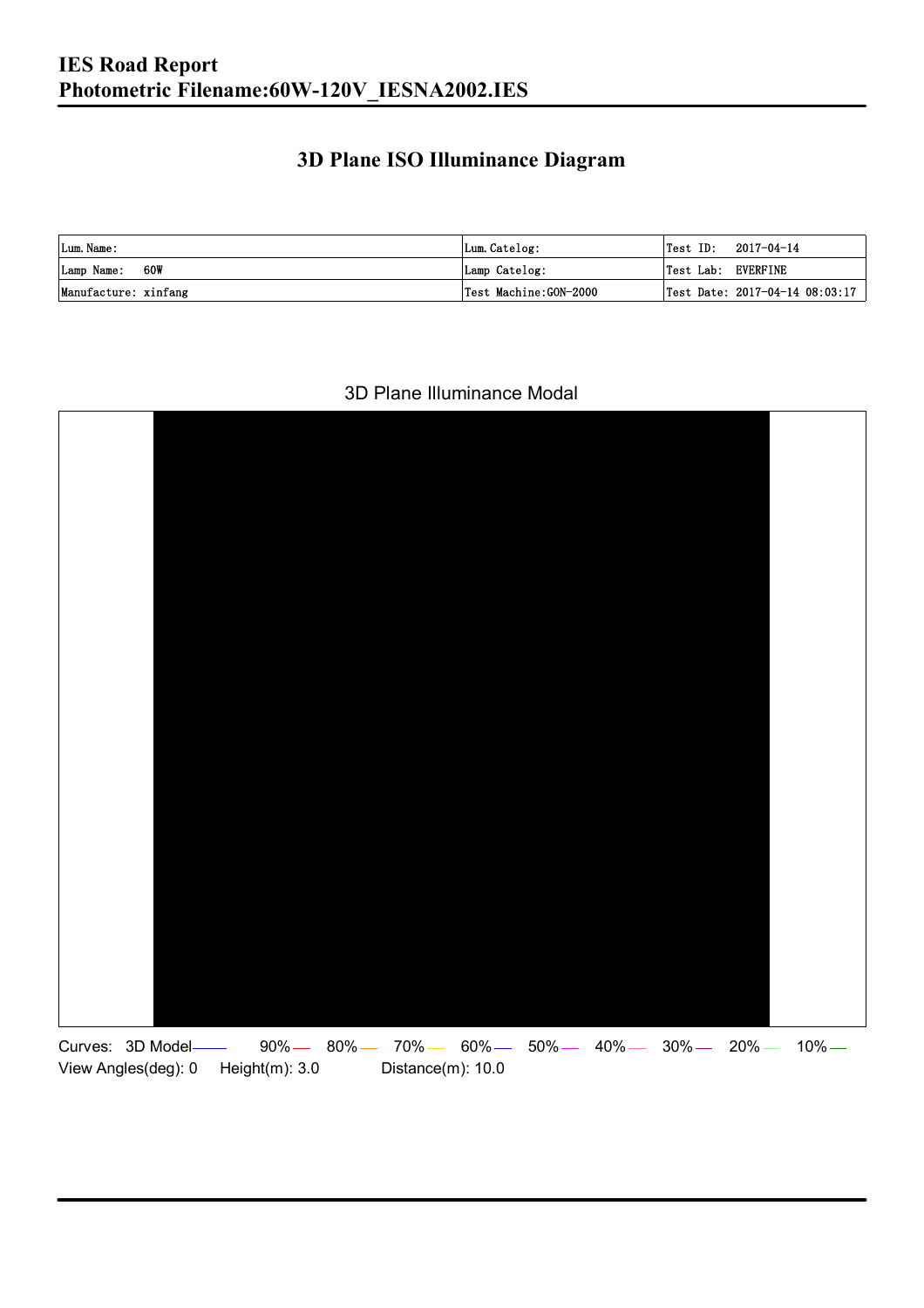### **Space ISO Illuminance Diagram**

| Lum. Name:           | Lum.Catelog:          | Test ID:<br>2017-04-14                         |
|----------------------|-----------------------|------------------------------------------------|
| 60W<br>Lamp Name:    | Lamp Catelog:         | Test Lab: EVERFINE                             |
| Manufacture: xinfang | Test Machine:GON-2000 | $\vert$ Test Date: 2017-04-14 08:03:17 $\vert$ |



### Space ISO Illuminance Curve

Space Plane Maximum Illuminance and @Angle:2272.94lx,9.0deg Plane Maximum Lighting Intensity and @Angle:2663.630cd,0eg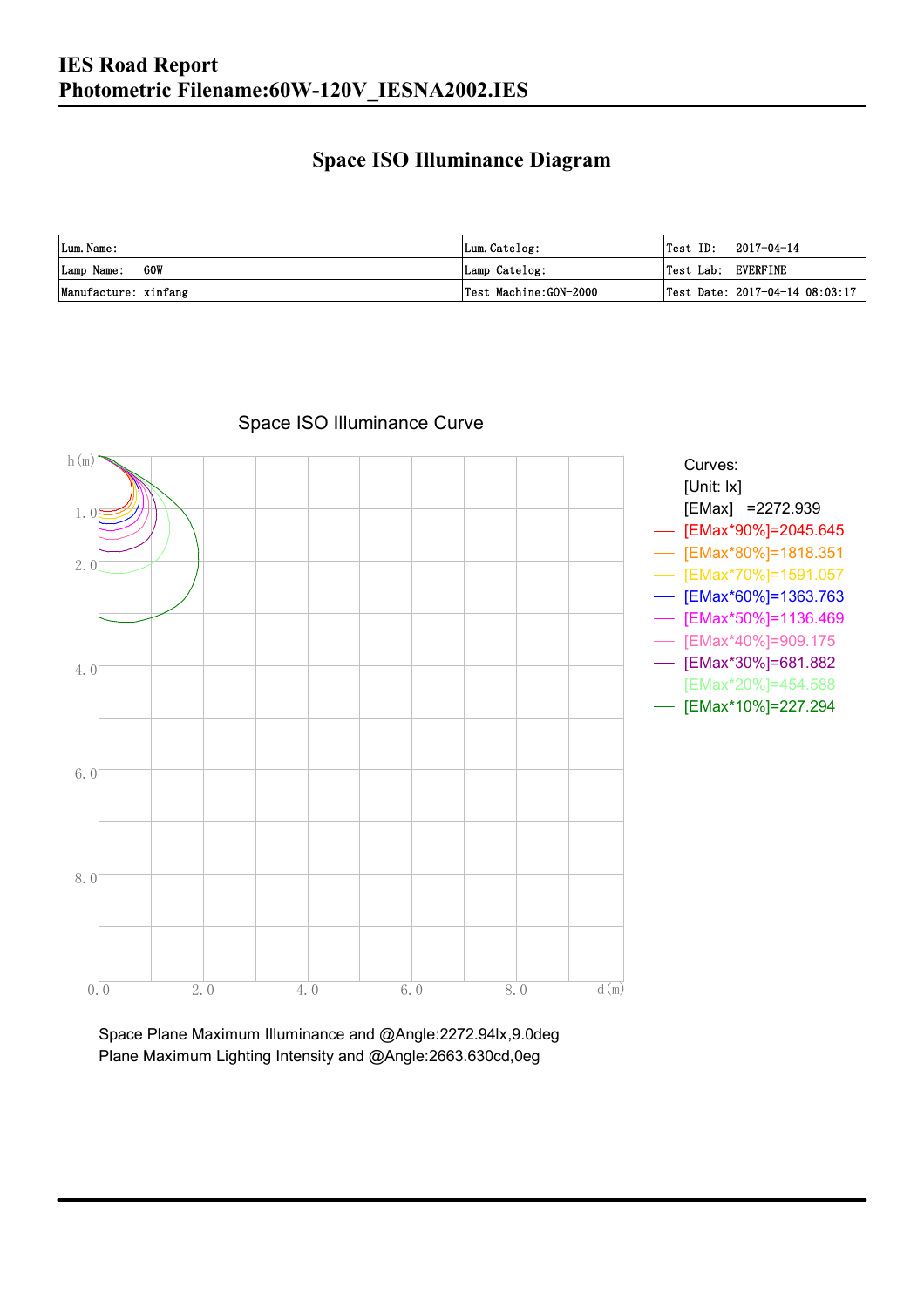### **Illuminance-Distance Diagram**

| Lum. Name:           | Lum.Catelog:          |                    | $\textsf{Test ID:} \quad 2017-04-14$ |
|----------------------|-----------------------|--------------------|--------------------------------------|
| Lamp Name: 60W       | Lamp Catelog:         | Test Lab: EVERFINE |                                      |
| Manufacture: xinfang | Test Machine:GON-2000 |                    | Test Date: 2017-04-14 08:03:17       |



Illuminance-Distance Curve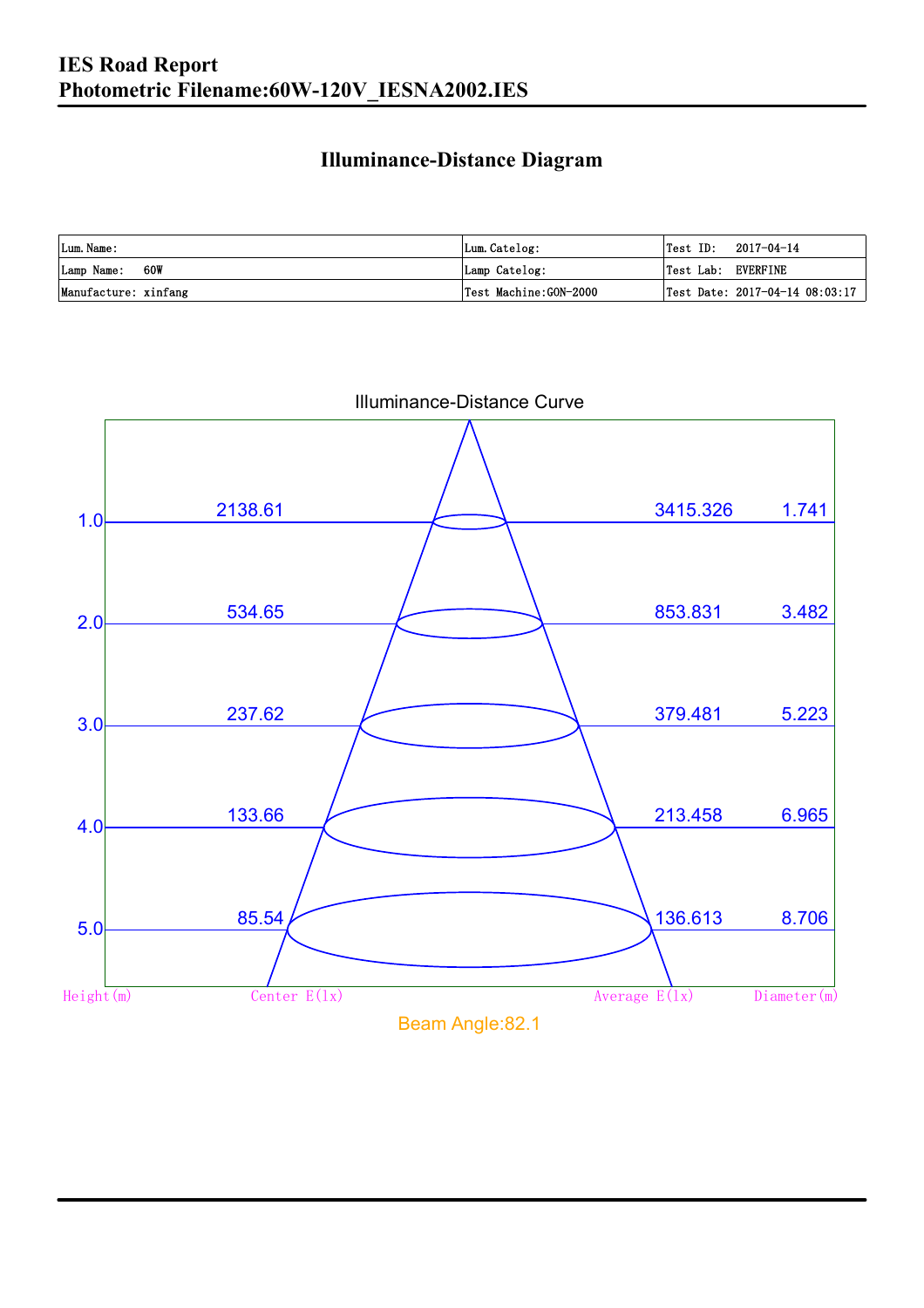### **Road Coefficient of Utilization Curves**

| Lum. Name:           | Lum.Catelog:          | Test ID:           | 2017-04-14                     |
|----------------------|-----------------------|--------------------|--------------------------------|
| Lamp Name: 60W       | Lamp Catelog:         | Test Lab: EVERFINE |                                |
| Manufacture: xinfang | Test Machine:GON-2000 |                    | Test Date: 2017-04-14 08:03:17 |



Tilt Angles: Ang1(deg): 0 Ang2(deg): 5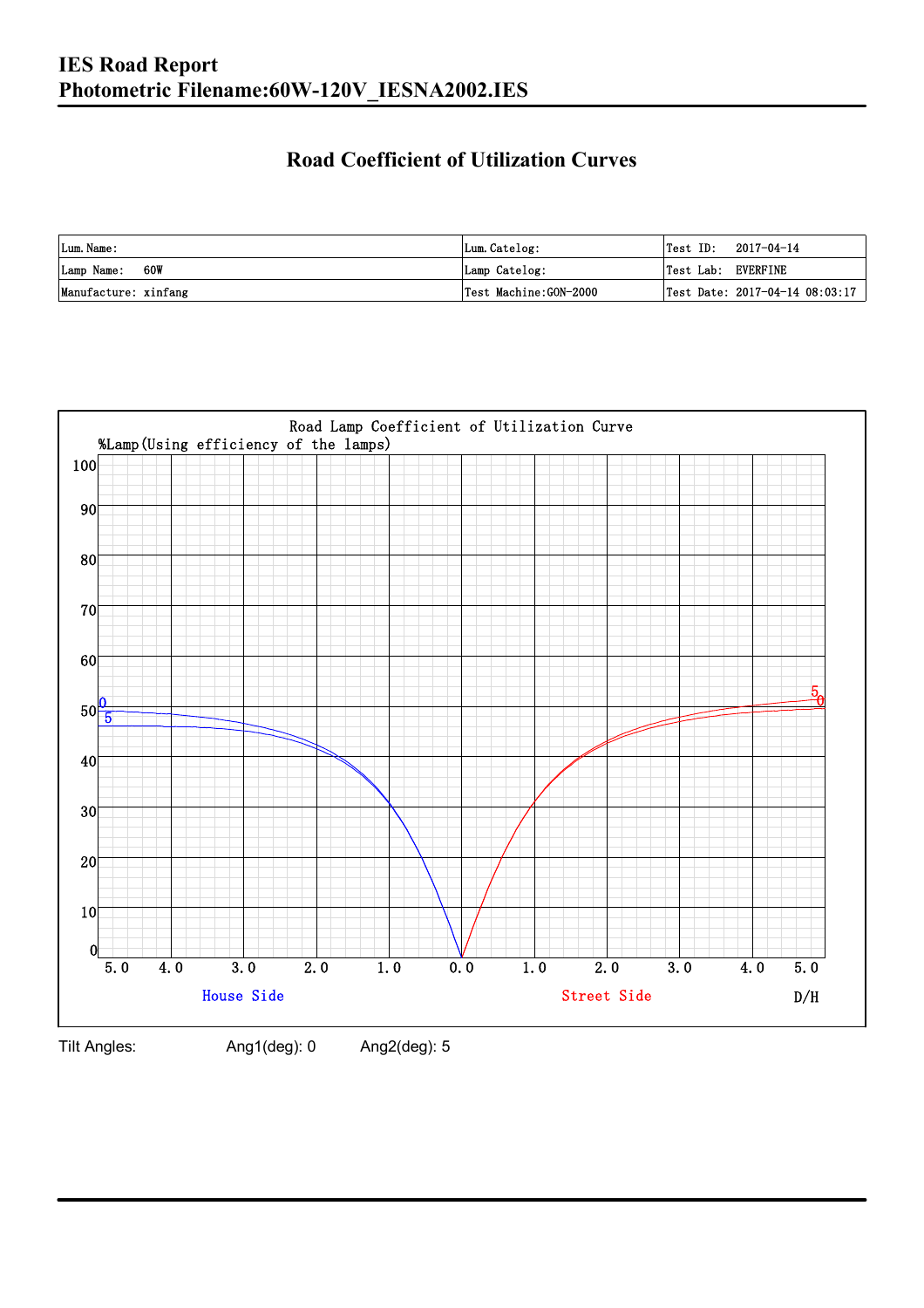## **Candela Tabulation**

| V/H           | CO.0    | C22.5   | C45.0   | C67.5   | C90.0   | C112.5  | C135.0  | C157.5  | C180.0  | C202.5  | C225.0  | C <sub>247.5</sub> |
|---------------|---------|---------|---------|---------|---------|---------|---------|---------|---------|---------|---------|--------------------|
| $\gamma$ 0.0  | 2138.61 | 2138.61 | 2138.61 | 2138.61 | 2138.61 | 2138.61 | 2138.61 | 2138.61 | 2138.61 | 2138.61 | 2138.61 | 2138.61            |
| $\gamma$ 1.0  | 2168.60 | 2164.79 | 2159.25 | 2149.11 | 2137.23 | 2127.17 | 2118.06 | 2110.87 | 2108.00 | 2111.58 | 2117.51 | 2129.88            |
| $\gamma$ 2.0  | 2198.66 | 2189.13 | 2178.69 | 2160.98 | 2136.70 | 2114.07 | 2094.79 | 2080.93 | 2076.27 | 2081.66 | 2095.60 | 2118.62            |
| $\gamma$ 3.0  | 2226.10 | 2213.69 | 2196.03 | 2173.23 | 2137.70 | 2099.85 | 2070.24 | 2051.66 | 2042.48 | 2051.45 | 2071.71 | 2106.10            |
| $\gamma$ 4.0  | 2252.40 | 2236.43 | 2212.68 | 2184.25 | 2138.06 | 2084.39 | 2043.91 | 2020.75 | 2008.34 | 2020.68 | 2047.75 | 2092.73            |
| $\gamma$ 5.0  | 2276.24 | 2257.31 | 2229.66 | 2193.21 | 2134.19 | 2067.85 | 2017.13 | 1989.35 | 1974.90 | 1989.35 | 2023.82 | 2078.86            |
| $\gamma$ 6.0  | 2297.48 | 2276.19 | 2247.53 | 2200.92 | 2128.57 | 2051.36 | 1991.50 | 1956.33 | 1941.26 | 1957.85 | 1999.84 | 2064.68            |
| $\gamma$ 7.0  | 2318.61 | 2294.06 | 2263.07 | 2209.08 | 2123.36 | 2033.57 | 1964.66 | 1922.35 | 1905.30 | 1925.44 | 1973.59 | 2050.22            |
| $\gamma$ 8.0  | 2339.43 | 2312.29 | 2278.09 | 2216.55 | 2120.05 | 2014.81 | 1937.23 | 1889.36 | 1868.62 | 1891.65 | 1946.19 | 2035.04            |
| $\gamma$ 9.0  | 2359.00 | 2329.86 | 2292.95 | 2223.90 | 2116.29 | 1995.11 | 1910.29 | 1856.38 | 1832.29 | 1857.57 | 1919.58 | 2020.40            |
| $\gamma$ 10.0 | 2379.54 | 2346.91 | 2308.40 | 2231.81 | 2111.18 | 1975.90 | 1884.18 | 1821.85 | 1794.59 | 1823.42 | 1893.84 | 2005.99            |
| $\gamma$ 11.0 | 2400.49 | 2364.23 | 2322.74 | 2239.48 | 2105.81 | 1958.61 | 1857.16 | 1785.18 | 1753.84 | 1786.19 | 1867.63 | 1992.63            |
| $\gamma$ 12.0 | 2420.38 | 2382.76 | 2337.19 | 2249.03 | 2103.64 | 1942.60 | 1830.35 | 1746.50 | 1712.18 | 1748.24 | 1840.54 | 1979.14            |
| $\gamma$ 13.0 | 2437.27 | 2400.67 | 2352.56 | 2259.80 | 2102.41 | 1927.41 | 1802.78 | 1706.66 | 1673.12 | 1710.19 | 1813.80 | 1966.22            |
| $\gamma$ 14.0 | 2451.06 | 2417.51 | 2366.51 | 2271.37 | 2102.77 | 1914.85 | 1773.87 | 1668.97 | 1633.84 | 1674.05 | 1787.59 | 1953.61            |
| $\gamma$ 15.0 | 2463.08 | 2433.19 | 2380.86 | 2282.47 | 2104.89 | 1903.99 | 1745.02 | 1634.11 | 1598.43 | 1639.37 | 1762.40 | 1942.21            |
| $\gamma$ 16.0 | 2474.30 | 2448.72 | 2395.23 | 2293.34 | 2110.75 | 1893.78 | 1716.29 | 1601.22 | 1563.20 | 1604.57 | 1737.15 | 1932.49            |
| $\gamma$ 17.0 | 2486.42 | 2464.21 | 2408.28 | 2305.57 | 2120.16 | 1884.45 | 1688.72 | 1567.89 | 1530.17 | 1570.92 | 1712.04 | 1923.39            |
| $\gamma$ 18.0 | 2502.05 | 2480.05 | 2421.97 | 2320.30 | 2130.36 | 1876.68 | 1660.50 | 1534.86 | 1499.89 | 1539.04 | 1687.29 | 1917.19            |
| $\gamma$ 19.0 | 2519.46 | 2495.66 | 2435.35 | 2334.16 | 2139.66 | 1869.15 | 1632.20 | 1504.77 | 1470.10 | 1508.84 | 1663.62 | 1912.35            |
| $\gamma$ 20.0 | 2536.00 | 2509.56 | 2449.42 | 2348.58 | 2149.66 | 1862.35 | 1606.79 | 1476.21 | 1442.27 | 1479.37 | 1640.38 | 1907.76            |
| $\gamma$ 21.0 | 2551.09 | 2523.30 | 2463.05 | 2363.43 | 2161.06 | 1854.91 | 1582.58 | 1450.51 | 1416.87 | 1452.17 | 1616.58 | 1904.78            |
| $\gamma$ 22.0 | 2565.81 | 2536.79 | 2474.82 | 2378.64 | 2170.88 | 1847.80 | 1559.76 | 1425.59 | 1391.62 | 1427.29 | 1593.58 | 1901.16            |
| $\gamma$ 23.0 | 2581.21 | 2551.26 | 2486.45 | 2394.04 | 2180.87 | 1839.93 | 1537.67 | 1399.35 | 1364.37 | 1403.55 | 1570.91 | 1898.14            |
| $\gamma$ 24.0 | 2597.27 | 2565.11 | 2496.98 | 2409.11 | 2195.14 | 1832.00 | 1516.25 | 1373.53 | 1337.14 | 1380.11 | 1549.38 | 1895.53            |
| $\gamma$ 25.0 | 2613.11 | 2578.69 | 2507.85 | 2424.69 | 2205.79 | 1823.15 | 1495.45 | 1348.79 | 1311.58 | 1358.14 | 1528.78 | 1891.73            |
| $\gamma$ 26.0 | 2628.86 | 2591.60 | 2520.45 | 2439.62 | 2216.84 | 1814.75 | 1474.17 | 1324.73 | 1287.37 | 1335.47 | 1508.71 | 1886.21            |
| $\gamma$ 27.0 | 2642.44 | 2603.20 | 2531.30 | 2456.27 | 2230.51 | 1806.20 | 1454.35 | 1299.76 | 1264.13 | 1312.19 | 1487.58 | 1879.35            |
| $\gamma$ 28.0 | 2651.89 | 2612.41 | 2542.01 | 2473.78 | 2243.16 | 1797.44 | 1435.07 | 1274.43 | 1241.56 | 1288.10 | 1466.98 | 1873.56            |
| $\gamma$ 29.0 | 2659.84 | 2618.99 | 2551.71 | 2489.50 | 2253.80 | 1787.56 | 1417.85 | 1250.19 | 1219.65 | 1263.69 | 1448.09 | 1867.81            |
| $\gamma$ 30.0 | 2663.63 | 2621.75 | 2561.17 | 2505.76 | 2266.41 | 1777.28 | 1400.11 | 1226.14 | 1198.51 | 1239.08 | 1431.64 | 1861.76            |
| $\gamma$ 31.0 | 2662.48 | 2621.18 | 2569.32 | 2520.46 | 2279.15 | 1766.50 | 1383.09 | 1203.36 | 1177.68 | 1214.86 | 1416.66 | 1854.79            |
| $\gamma$ 32.0 | 2655.72 | 2617.69 | 2576.96 | 2533.15 | 2292.02 | 1753.78 | 1365.91 | 1180.29 | 1158.00 | 1193.18 | 1401.94 | 1845.86            |
| $\gamma$ 33.0 | 2646.30 | 2611.48 | 2583.37 | 2545.93 | 2305.49 | 1740.00 | 1349.89 | 1158.07 | 1136.40 | 1172.46 | 1386.96 | 1835.40            |
| $\gamma$ 34.0 | 2635.51 | 2602.45 | 2588.93 | 2558.85 | 2318.54 | 1726.90 | 1335.48 | 1136.61 | 1117.02 | 1153.30 | 1373.25 | 1823.06            |
| $\gamma$ 35.0 | 2621.30 | 2590.95 | 2592.95 | 2570.24 | 2331.37 | 1715.40 | 1320.76 | 1115.86 | 1097.08 | 1135.12 | 1359.72 | 1810.43            |
| $\gamma$ 36.0 | 2603.07 | 2578.76 | 2596.20 | 2581.15 | 2343.33 | 1703.85 | 1306.19 | 1096.01 | 1073.95 | 1117.31 | 1345.05 | 1796.90            |
| $\gamma$ 37.0 | 2582.97 | 2565.80 | 2597.99 | 2590.71 | 2355.21 | 1692.10 | 1290.09 | 1076.65 | 1049.11 | 1099.46 | 1330.23 | 1785.71            |
| $\gamma$ 38.0 | 2560.84 | 2552.30 | 2600.43 | 2599.80 | 2361.35 | 1681.38 | 1272.89 | 1055.70 | 1021.11 | 1081.00 | 1315.06 | 1773.85            |
| $\gamma$ 39.0 | 2535.77 | 2537.67 | 2601.46 | 2606.33 | 2367.52 | 1671.23 | 1256.05 | 1033.87 | 992.24  | 1061.83 | 1299.84 | 1763.64            |
| $\gamma$ 40.0 | 2508.37 | 2523.23 | 2601.63 | 2612.06 | 2373.15 | 1662.50 | 1239.59 | 1009.65 | 962.85  | 1039.38 | 1284.67 | 1754.45            |
| $\gamma$ 41.0 | 2479.85 | 2507.18 | 2600.15 | 2616.02 | 2372.83 | 1655.22 | 1223.86 | 984.50  | 934.77  | 1013.48 | 1270.77 | 1746.91            |
| $\gamma$ 42.0 | 2445.67 | 2489.55 | 2597.79 | 2619.92 | 2372.14 | 1648.66 | 1207.72 | 957.17  | 908.70  | 985.52  | 1256.94 | 1741.17            |
| $\gamma$ 43.0 | 2406.69 | 2472.57 | 2594.72 | 2621.86 | 2371.89 | 1641.79 | 1190.13 | 930.51  | 884.12  | 958.26  | 1242.69 | 1735.78            |
| $\gamma$ 44.0 | 2366.29 | 2451.03 | 2592.93 | 2624.15 | 2372.71 | 1634.26 | 1174.87 | 905.62  | 860.20  | 933.54  | 1228.50 | 1730.35            |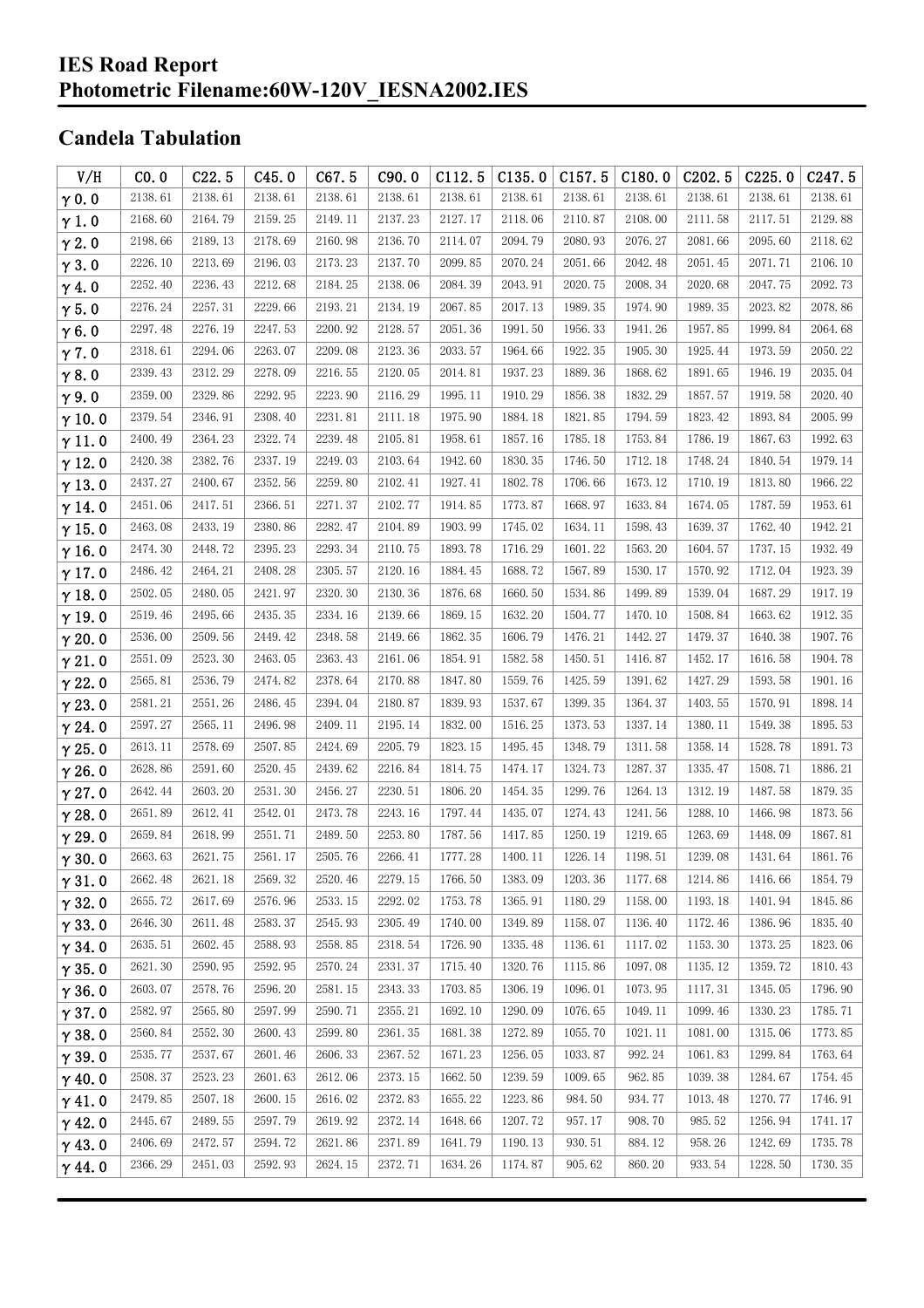| V/H           | CO.0    | C22.5   | C45.0   | C67.5   | C90.0   | C112.5  | C135.0  | C157.5 | C180.0 | C <sub>202.5</sub> | C225.0  | C <sub>247.5</sub> |
|---------------|---------|---------|---------|---------|---------|---------|---------|--------|--------|--------------------|---------|--------------------|
| $\gamma$ 45.0 | 2323.16 | 2426.74 | 2591.68 | 2625.92 | 2373.48 | 1628.47 | 1159.36 | 883.35 | 835.78 | 910.05             | 1214.28 | 1724.25            |
| $\gamma$ 46.0 | 2279.26 | 2397.50 | 2590.08 | 2629.40 | 2374.28 | 1622.25 | 1143.80 | 862.51 | 814.10 | 887.46             | 1199.04 | 1717.56            |
| $\gamma$ 47.0 | 2230.73 | 2364.06 | 2586.54 | 2633.51 | 2377.90 | 1617.71 | 1126.90 | 842.97 | 794.01 | 867.29             | 1181.24 | 1712.51            |
| $\gamma$ 48.0 | 2176.95 | 2326.20 | 2582.01 | 2639.30 | 2381.58 | 1611.88 | 1107.20 | 823.01 | 774.71 | 847.15             | 1162.35 | 1706.36            |
| $\gamma$ 49.0 | 2122.96 | 2281.57 | 2576.21 | 2643.26 | 2379.64 | 1605.67 | 1086.91 | 804.31 | 756.31 | 825.75             | 1143.09 | 1699.94            |
| $\gamma$ 50.0 | 2069.04 | 2229.96 | 2568.59 | 2646.85 | 2377.62 | 1599.93 | 1066.03 | 785.91 | 738.03 | 805.30             | 1123.99 | 1694.08            |
| $\gamma$ 51.0 | 2006.99 | 2177.93 | 2557.16 | 2647.46 | 2376.18 | 1594.57 | 1046.04 | 767.26 | 718.12 | 785.54             | 1106.02 | 1688.52            |
| $\gamma$ 52.0 | 1940.29 | 2125.29 | 2541.20 | 2647.87 | 2373.26 | 1588.70 | 1026.92 | 750.33 | 696.23 | 767.01             | 1087.67 | 1683.26            |
| $\gamma$ 53.0 | 1871.31 | 2072.40 | 2520.92 | 2644.90 | 2365.32 | 1581.92 | 1009.97 | 733.62 | 673.50 | 749.61             | 1069.31 | 1677.09            |
| $\gamma$ 54.0 | 1796.97 | 2019.86 | 2496.27 | 2636.85 | 2355.32 | 1570.31 | 993.43  | 713.15 | 649.74 | 731.44             | 1051.01 | 1670.59            |
| $\gamma$ 55.0 | 1711.11 | 1965.12 | 2468.15 | 2627.40 | 2343.69 | 1560.62 | 976.63  | 691.28 | 626.97 | 712.23             | 1034.14 | 1663.43            |
| $\gamma$ 56.0 | 1607.90 | 1906.44 | 2432.78 | 2614.99 | 2336.98 | 1551.29 | 957.52  | 668.71 | 604.61 | 691.68             | 1017.04 | 1655.84            |
| $\gamma$ 57.0 | 1474.50 | 1845.54 | 2396.79 | 2602.09 | 2331.45 | 1543.22 | 937.48  | 647.36 | 583.56 | 669.27             | 1000.32 | 1651.18            |
| $\gamma$ 58.0 | 1311.66 | 1776.20 | 2356.92 | 2588.64 | 2329.58 | 1533.58 | 916.09  | 627.22 | 563.15 | 645.80             | 984.45  | 1644.29            |
| $\gamma$ 59.0 | 1129.22 | 1692.33 | 2316.85 | 2573.69 | 2324.67 | 1525.24 | 892.48  | 607.23 | 542.72 | 625.91             | 966.86  | 1634.56            |
| $\gamma$ 60.0 | 948.42  | 1590.59 | 2273.59 | 2555.50 | 2315.36 | 1516.91 | 869.01  | 588.57 | 518.47 | 607.69             | 947.65  | 1625.74            |
| $\gamma$ 61.0 | 780.66  | 1463.07 | 2227.03 | 2538.05 | 2307.11 | 1507.67 | 846.89  | 571.76 | 478.14 | 591.65             | 927.14  | 1615.90            |
| $\gamma$ 62.0 | 630.99  | 1314.10 | 2176.97 | 2518.63 | 2298.60 | 1499.40 | 827.11  | 553.54 | 406.06 | 575.09             | 906.57  | 1606.71            |
| $\gamma$ 63.0 | 479.37  | 1153.81 | 2124.15 | 2492.92 | 2283.66 | 1493.20 | 807.91  | 528.84 | 314.65 | 555.16             | 886.31  | 1595.10            |
| $\gamma$ 64.0 | 330.03  | 991.96  | 2068.46 | 2464.34 | 2269.32 | 1485.32 | 788.07  | 475.84 | 253.58 | 522.41             | 865.32  | 1585.76            |
| $\gamma$ 65.0 | 192.86  | 829.20  | 2009.77 | 2433.89 | 2256.23 | 1475.84 | 767.12  | 410.92 | 232.70 | 462.11             | 844.44  | 1577.69            |
| $\gamma$ 66.0 | 136.42  | 666.30  | 1944.95 | 2400.72 | 2246.80 | 1467.07 | 745.36  | 347.69 | 210.07 | 406.25             | 822.16  | 1565.48            |
| $\gamma$ 67.0 | 111.68  | 505.63  | 1871.03 | 2365.39 | 2237.93 | 1455.42 | 724.32  | 303.61 | 165.45 | 365.18             | 800.32  | 1551.61            |
| $\gamma$ 68.0 | 93.39   | 359.01  | 1781.55 | 2327.35 | 2228.30 | 1442.11 | 702.81  | 265.54 | 132.78 | 327.33             | 777.65  | 1539.15            |
| $\gamma$ 69.0 | 84.42   | 273.18  | 1678.98 | 2287.80 | 2218.24 | 1428.58 | 674.58  | 232.47 | 120.69 | 291.01             | 752.96  | 1525.66            |
| $\gamma$ 70.0 | 78.08   | 209.74  | 1556.86 | 2242.93 | 2201.06 | 1417.12 | 613.96  | 201.96 | 108.03 | 254.47             | 718.81  | 1514.30            |
| $\gamma$ 71.0 | 73.00   | 156.67  | 1418.03 | 2186.06 | 2179.92 | 1404.05 | 566.99  | 170.25 | 92.91  | 216.34             | 649.72  | 1504.33            |
| $\gamma$ 72.0 | 67.86   | 114.35  | 1262.63 | 2127.08 | 2135.70 | 1387.84 | 534.05  | 133.18 | 80.21  | 177.41             | 595.93  | 1494.42            |
| $\gamma$ 73.0 | 62.92   | 81.56   | 1093.38 | 2066.43 | 2047.78 | 1370.40 | 511.74  | 103.94 | 71.79  | 137.53             | 566.91  | 1487.22            |
| $\gamma$ 74.0 | 57.87   | 64.75   | 888.17  | 1998.35 | 1908.16 | 1353.77 | 486.16  | 89.82  | 66.59  | 109.25             | 550.28  | 1477.48            |
| $\gamma$ 75.0 | 49.39   | 56.01   | 746.36  | 1907.69 | 1643.80 | 1332.28 | 452.94  | 81.26  | 57.87  | 90.02              | 532.15  | 1456.81            |
| $\gamma$ 76.0 | 41.97   | 50.04   | 625.11  | 1707.38 | 1370.84 | 1293.03 | 379.16  | 73.05  | 47.84  | 80.36              | 498.25  | 1355.73            |
| $\gamma$ 77.0 | 36.97   | 44.27   | 476.95  | 1520.66 | 1122.11 | 1180.31 | 311.72  | 58.26  | 40.56  | 63.59              | 412.48  | 1252.22            |
| $\gamma$ 78.0 | 32.28   | 38.46   | 308.63  | 1300.11 | 978.12  | 1085.47 | 274.40  | 48.72  | 35.34  | 51.66              | 340.08  | 1161.63            |
| $\gamma$ 79.0 | 27.39   | 33.15   | 157.90  | 1069.96 | 820.11  | 926.58  | 235.72  | 42.70  | 30.35  | 46.48              | 258.25  | 1042.76            |
| $\gamma$ 80.0 | 21.16   | 27.95   | 96.05   | 841.69  | 605.86  | 663.59  | 153.36  | 37.01  | 24.17  | 41.48              | 149.68  | 802.39             |
| $\gamma$ 81.0 | 15.11   | 20.07   | 63.56   | 639.58  | 465.91  | 474.52  | 107.56  | 29.68  | 17.88  | 34.85              | 104.84  | 570.20             |
| $\gamma$ 82.0 | 6.74    | 11.57   | 37.25   | 462.33  | 335.28  | 357.81  | 70.45   | 22.95  | 12.79  | 28.80              | 73.65   | 364.05             |
| $\gamma$ 83.0 | 1.06    | 4.40    | 22.67   | 333.14  | 243.85  | 224.83  | 47.94   | 15.45  | 7.95   | 21.20              | 42.37   | 239.82             |
| $\gamma$ 84.0 | 0.46    | 1.30    | 11.74   | 215.85  | 145.40  | 125.05  | 31.77   | 7.83   | 3.90   | 11.28              | 27.25   | 146.81             |
| $\gamma$ 85.0 | 0.16    | 0.87    | 5.28    | 107.37  | 41.08   | 49.38   | 12.94   | 2.27   | 1.68   | 2.55               | 11.53   | 72.77              |
| $\gamma$ 86.0 | 0.00    | 0.36    | 3.16    | 24.99   | 12.77   | 19.06   | 3.65    | 1.52   | 1.17   | 1.99               | 3.96    | 15.24              |
| $\gamma$ 87.0 | 0.00    | 0.01    | 2.05    | 6.12    | 5.28    | 5.27    | 2.38    | 1.21   | 1.06   | 1.53               | 2.89    | 5.48               |
| $\gamma$ 88.0 | 0.00    | 0.00    | 0.84    | 3.99    | 4.33    | 3.83    | 1.93    | 0.86   | 0.79   | 1.33               | 2.44    | 4.18               |
| $\gamma$ 89.0 | 0.00    | 0.00    | 0.32    | 3.17    | 2.77    | 2.07    | 0.05    | 0.00   | 0.00   | 0.05               | 0.96    | 2.50               |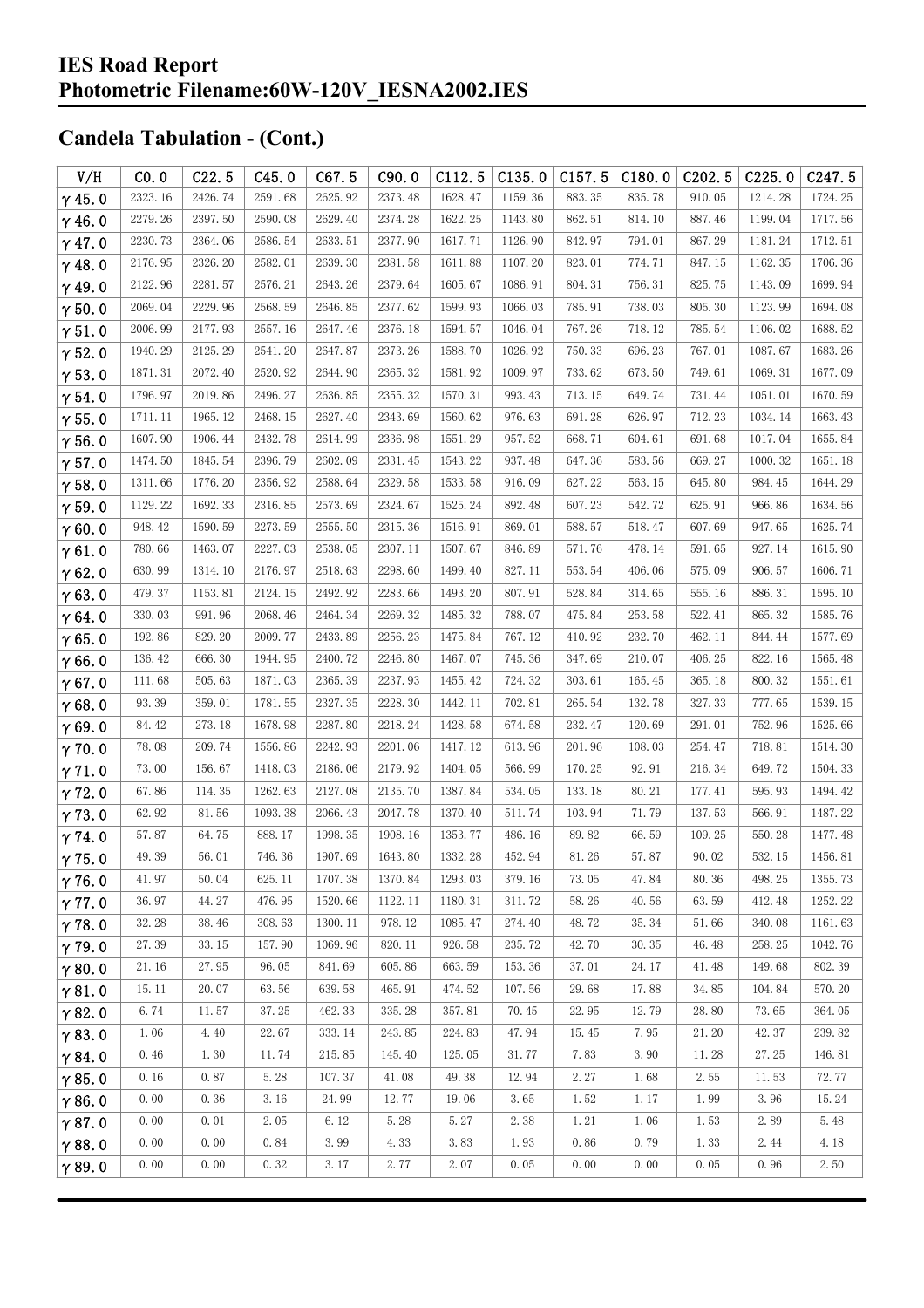| V/H            | CO.0 | C22.5 | C45.0 | C67.5               | C90.0                | C112.5               | C135.0   | C157.5 | C180.0 | C <sub>2</sub> 02.5 | C225.0 | C247.5 |
|----------------|------|-------|-------|---------------------|----------------------|----------------------|----------|--------|--------|---------------------|--------|--------|
| $\gamma$ 90.0  | 0.00 | 0.00  | 0.16  | 2.81                | 2.67                 | 2.07                 | 0.00     | 0.00   | 0.00   | 0.00                | 0.56   | 2.55   |
| $\gamma$ 91.0  | 0.00 | 0.00  | 0.15  | 2.61                | 2.67                 | 2.02                 | 0.00     | 0.00   | 0.00   | 0.00                | 0.61   | 2.55   |
| $\gamma$ 92.0  | 0.00 | 0.00  | 0.10  | 2.45                | 2.73                 | 2.07                 | 0.00     | 0.00   | 0.00   | 0.00                | 0.66   | 2.55   |
| $\gamma$ 93.0  | 0.00 | 0.00  | 0.05  | 2.35                | 2.73                 | 2.07                 | 0.00     | 0.00   | 0.00   | 0.00                | 0.72   | 2.70   |
| $\gamma$ 94.0  | 0.00 | 0.00  | 0.05  | 2.35                | 2.83                 | 2.12                 | 0.05     | 0.00   | 0.00   | 0.00                | 0.87   | 2.71   |
| $\gamma$ 95.0  | 0.00 | 0.00  | 0.05  | 2.25                | 2.78                 | 2.22                 | 0.16     | 0.00   | 0.00   | 0.00                | 0.97   | 2.86   |
| $\gamma$ 96.0  | 0.00 | 0.00  | 0.05  | 2.30                | 2.98                 | 2.32                 | 0.36     | 0.00   | 0.00   | 0.00                | 1.07   | 2.81   |
| $\gamma$ 97.0  | 0.00 | 0.00  | 0.10  | 2.09                | 3.08                 | 2.43                 | 0.51     | 0.00   | 0.00   | 0.00                | 1.32   | 2.86   |
| $\gamma$ 98.0  | 0.00 | 0.00  | 0.15  | 2.14                | 3.03                 | 2.53                 | 0.71     | 0.00   | 0.00   | 0.00                | 1.32   | 3.01   |
| $\gamma$ 99.0  | 0.00 | 0.00  | 0.25  | 2.09                | 3.13                 | 2.58                 | 0.82     | 0.00   | 0.00   | 0.00                | 1.58   | 3.06   |
| $\gamma$ 100.0 | 0.00 | 0.00  | 0.21  | 2.09                | 3.28                 | 2.78                 | 1.07     | 0.00   | 0.00   | 0.00                | 1.73   | 3.32   |
| $\gamma$ 101.0 | 0.00 | 0.00  | 0.36  | 2.09                | 3.43                 | 2.83                 | 1.17     | 0.00   | 0.00   | 0.00                | 1.93   | 3.27   |
| $\gamma$ 102.0 | 0.00 | 0.00  | 0.36  | 2.09                | 3.49                 | 3.03                 | 1.27     | 0.00   | 0.00   | 0.10                | 1.99   | 3.52   |
| $\gamma$ 103.0 | 0.00 | 0.00  | 0.36  | 2.09                | 3.74                 | 3.13                 | 1.48     | 0.00   | 0.00   | 0.21                | 2.14   | 3.57   |
| $\gamma$ 104.0 | 0.00 | 0.00  | 0.36  | 2.24                | 3.84                 | 3.18                 | 1.63     | 0.00   | 0.00   | 0.31                | 2.29   | 3.68   |
| $\gamma$ 105.0 | 0.00 | 0.00  | 0.46  | 2.29                | 3.89                 | 3.33                 | 1.68     | 0.20   | 0.00   | 0.46                | 2.29   | 4.03   |
| $\gamma$ 106.0 | 0.00 | 0.00  | 0.46  | 2.54                | 4.04                 | 3.43                 | 1.98     | 0.31   | 0.00   | 0.66                | 2.49   | 4.08   |
| $\gamma$ 107.0 | 0.00 | 0.00  | 0.61  | 2.75                | 4.09                 | 3.59                 | 1.98     | 0.46   | 0.00   | 0.77                | 2.49   | 4.29   |
| $\gamma$ 108.0 | 0.00 | 0.00  | 0.66  | 2.90                | 4.24                 | 3.74                 | 2.08     | 0.76   | 0.10   | 1.02                | 2.49   | 4.39   |
| $\gamma$ 109.0 | 0.00 | 0.00  | 0.76  | 2.86                | 4.24                 | 3.84                 | 2.13     | 0.82   | 0.26   | 1.12                | 2.60   | 4.59   |
| $\gamma$ 110.0 | 0.00 | 0.00  | 0.76  | 3.01                | 4.24                 | 3.99                 | 2.18     | 0.92   | 0.41   | 1.27                | 2.75   | 4.54   |
| $\gamma$ 111.0 | 0.00 | 0.00  | 0.81  | 3.11                | 4.29                 | 3.99                 | 2.24     | 1.12   | 0.61   | 1.38                | 2.80   | 4.54   |
| $\gamma$ 112.0 | 0.00 | 0.00  | 0.96  | 3.11                | 4.19                 | 3.99                 | 2.29     | 1.17   | 0.72   | 1.53                | 2.80   | 4.54   |
| $\gamma$ 113.0 | 0.00 | 0.00  | 0.97  | 3.16                | 4.19                 | 3.99                 | 2.39     | 1.17   | 0.92   | 1.63                | 2.95   | 4.54   |
| $\gamma$ 114.0 | 0.00 | 0.00  | 1.12  | 3.26                | 4.19                 | 3.99                 | 2.54     | 1.17   | 1.02   | 1.63                | 2.95   | 4.54   |
| $\gamma$ 115.0 | 0.00 | 0.05  | 1.17  | 3.37                | 4.24                 | 3.94                 | 2.69     | 1.17   | 1.28   | 1.63                | 3.00   | 4.59   |
| $\gamma$ 116.0 | 0.00 | 0.00  | 1.27  | $3.\,47$            | 4.19                 | 3.94                 | 2.69     | 1.17   | 1.43   | 1.63                | 3.10   | 4.49   |
| $\gamma$ 117.0 | 0.00 | 0.05  | 1.22  | 3.47                | 4.09                 | 3.94                 | 2.80     | 1.43   | 1.68   | 1.68                | 3.05   | 4.23   |
| $\gamma$ 118.0 | 0.00 | 0.00  | 1.32  | 3.47                | 3.99                 | 3.94                 | 3.00     | 1.43   | 1.78   | 1.74                | 3.05   | 4.08   |
| $\gamma$ 119.0 | 0.00 | 0.10  | 1.32  | 3.57                | 3.93                 | 3.99                 | 2.95     | 1.84   | 1.83   | 1.99                | 3.05   | 4.03   |
| $\gamma$ 120.0 | 0.00 | 0.41  | 1.42  | $3.\,\allowbreak52$ | $3.\,\allowbreak 84$ | $3.\,\allowbreak 89$ | $2.\,95$ | 2.10   | 1.83   | 2.40                | 3.05   | 3.98   |
| $\gamma$ 121.0 | 0.30 | 0.46  | 1.47  | 3.52                | 3.83                 | 3.84                 | 2.95     | 2.50   | 2.15   | 2.75                | 3.05   | 3.93   |
| $\gamma$ 122.0 | 0.46 | 0.56  | 1.42  | 3.52                | 3.73                 | 3.79                 | 3.00     | 2.65   | 2.50   | 2.86                | 3.05   | 3.93   |
| $\gamma$ 123.0 | 0.56 | 0.66  | 1.42  | 3.52                | 3.68                 | 3.79                 | 2.95     | 2.80   | 2.70   | 2.96                | 3.05   | 3.93   |
| $\gamma$ 124.0 | 0.81 | 0.91  | 1.42  | 3.52                | 3.68                 | 3.79                 | 2.95     | 2.85   | 2.96   | 3.11                | 3.05   | 3.93   |
| $\gamma$ 125.0 | 0.96 | 1.12  | 1.42  | 3.52                | 3.68                 | 3.79                 | 2.90     | 3.01   | 3.01   | 3.16                | 3.15   | 3.88   |
| $\gamma$ 126.0 | 1.27 | 1.22  | 1.42  | 3.52                | 3.68                 | 3.84                 | 2.90     | 3.01   | 3.21   | 3.32                | 3.26   | 3.88   |
| $\gamma$ 127.0 | 1.27 | 1.22  | 1.42  | 3.52                | 3.68                 | 3.73                 | 2.90     | 3.21   | 3.41   | 3.47                | 3.31   | 3.87   |
| $\gamma$ 128.0 | 1.27 | 1.32  | 1.42  | 3.52                | 3.68                 | 3.53                 | 2.95     | 3.26   | 3.36   | 3.57                | 3.36   | 3.72   |
| $\gamma$ 129.0 | 1.42 | 1.38  | 1.42  | 3.37                | 3.68                 | 3.48                 | 2.89     | 3.42   | 3.57   | 3.67                | 3.41   | 3.62   |
| $\gamma$ 130.0 | 1.38 | 1.38  | 1.42  | 3.32                | 3.63                 | 3.33                 | 2.84     | 3.52   | 3.67   | 3.82                | 3.41   | 3.62   |
| $\gamma$ 131.0 | 1.53 | 1.38  | 1.42  | 3.11                | 3.63                 | 3.28                 | 2.84     | 3.52   | 3.87   | 3.82                | 3.41   | 3.57   |
| $\gamma$ 132.0 | 1.58 | 1.57  | 1.42  | 2.92                | 3.58                 | 3.23                 | 2.84     | 3.57   | 3.87   | 3.82                | 3.46   | 3.47   |
| $\gamma$ 133.0 | 1.63 | 1.63  | 1.42  | 2.91                | 3.58                 | 3.23                 | 2.89     | 3.67   | 3.93   | 3.82                | 3.25   | 3.42   |
| $\gamma$ 134.0 | 1.58 | 1.58  | 1.42  | 2.86                | 3.53                 | 3.23                 | 2.84     | 3.62   | 4.08   | 3.82                | 3.20   | 3.42   |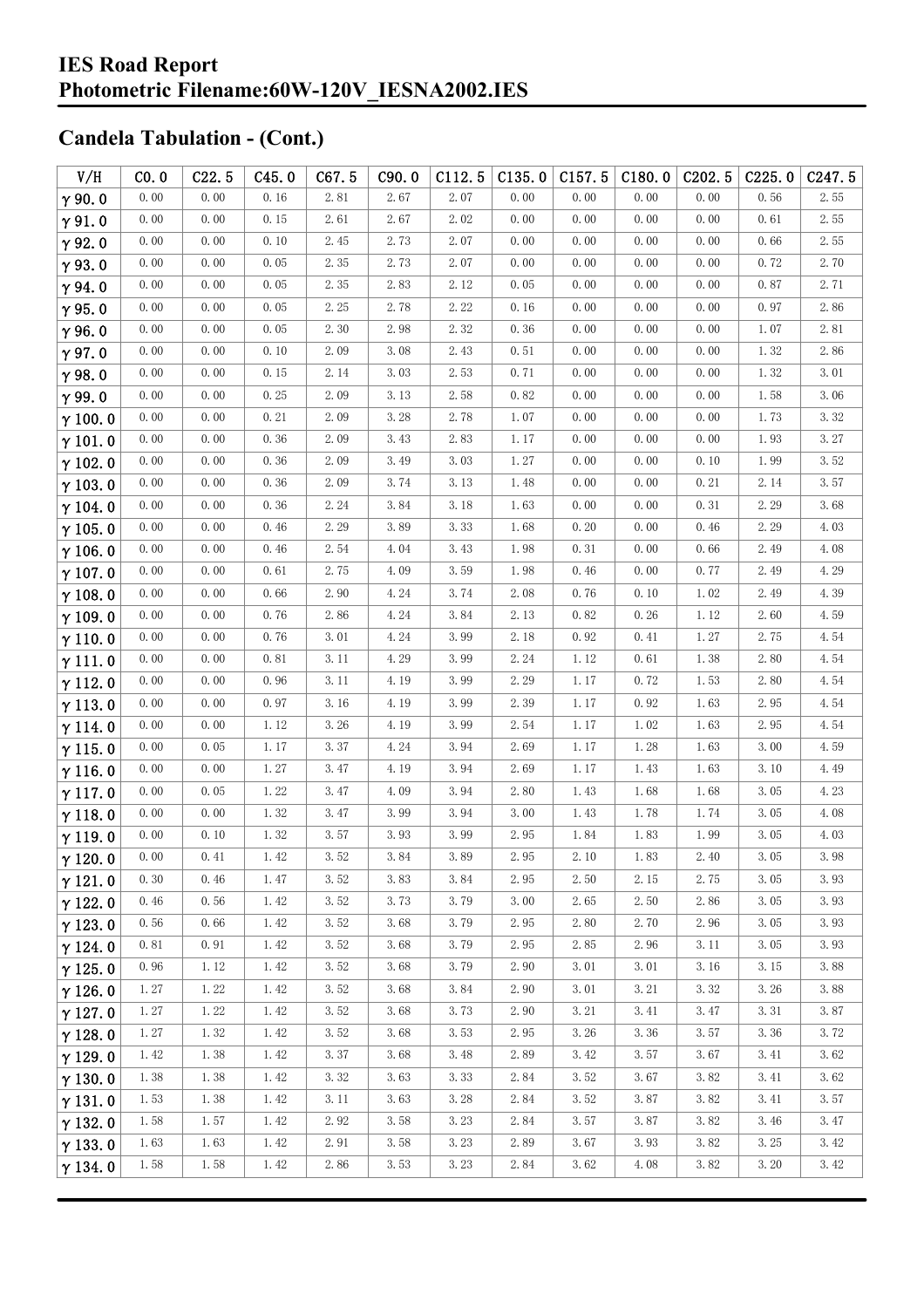| V/H            | CO.0 | C22.5 | C45.0 | C67.5 | C90.0 | C112.5 | C135.0 | C157.5               | C180.0 | C <sub>2</sub> 02.5 | C225.0   | C247.5 |
|----------------|------|-------|-------|-------|-------|--------|--------|----------------------|--------|---------------------|----------|--------|
| $\gamma$ 135.0 | 2.03 | 1.78  | 1.42  | 2.86  | 3.53  | 3.23   | 2.79   | 3.67                 | 4.18   | 3.82                | 3.05     | 3.42   |
| $\gamma$ 136.0 | 2.14 | 1.83  | 1.42  | 2.86  | 3.58  | 3.23   | 2.74   | 3.72                 | 4.28   | 3.82                | 2.90     | 3.42   |
| $\gamma$ 137.0 | 2.34 | 1.78  | 1.42  | 2.86  | 3.38  | 3.23   | 2.59   | 3.77                 | 4.48   | 3.82                | 2.95     | 3.42   |
| $\gamma$ 138.0 | 2.49 | 1.78  | 1.42  | 2.86  | 3.33  | 3.23   | 2.59   | 3.77                 | 4.43   | 3.77                | 2.90     | 3.42   |
| $\gamma$ 139.0 | 2.35 | 1.99  | 1.42  | 2.86  | 3.33  | 3.23   | 2.59   | 3.77                 | 4.38   | 3.77                | 2.90     | 3.42   |
| $\gamma$ 140.0 | 2.39 | 1.94  | 1.42  | 2.86  | 3.33  | 3.23   | 2.59   | 3.77                 | 4.38   | 3.82                | 2.90     | 3.42   |
| $\gamma$ 141.0 | 2.75 | 2.04  | 1.42  | 2.76  | 3.33  | 3.23   | 2.59   | 3.77                 | 4.43   | 3.82                | 2.90     | 3.46   |
| $\gamma$ 142.0 | 2.75 | 1.99  | 1.37  | 2.70  | 3.33  | 3.28   | 2.64   | 3.77                 | 4.48   | 3.82                | 2.90     | 3.27   |
| $\gamma$ 143.0 | 2.80 | 1.99  | 1.42  | 2.60  | 3.38  | 3.23   | 2.69   | 3.77                 | 4.53   | 3.82                | 3.05     | 3.27   |
| $\gamma$ 144.0 | 2.85 | 1.99  | 1.37  | 2.60  | 3.18  | 3.18   | 2.69   | 3.77                 | 4.48   | 3.82                | 3.16     | 3.26   |
| $\gamma$ 145.0 | 2.80 | 2.04  | 1.37  | 2.50  | 3.18  | 3.18   | 2.69   | 3.77                 | 4.48   | 3.82                | 3.31     | 3.21   |
| $\gamma$ 146.0 | 2.85 | 2.09  | 1.37  | 2.50  | 3.18  | 3.18   | 2.80   | 3.77                 | 4.48   | 3.82                | 3.41     | 3.21   |
| $\gamma$ 147.0 | 2.85 | 2.14  | 1.32  | 2.50  | 3.18  | 3.18   | 2.95   | 3.77                 | 4.48   | 3.82                | 3.62     | 3.11   |
| $\gamma$ 148.0 | 2.85 | 2.09  | 1.42  | 2.50  | 3.18  | 3.18   | 3.00   | 3.77                 | 4.43   | 3.82                | 3.81     | 3.10   |
| $\gamma$ 149.0 | 2.90 | 2.09  | 1.62  | 2.50  | 3.18  | 3.18   | 3.00   | 3.77                 | 4.43   | 3.82                | 3.76     | 2.30   |
| $\gamma$ 150.0 | 2.85 | 2.09  | 1.83  | 2.50  | 3.13  | 3.13   | 3.00   | $3.\,\allowbreak 82$ | 4.48   | 3.82                | 3.76     | 3.01   |
| $\gamma$ 151.0 | 4.92 | 2.09  | 2.08  | 2.50  | 3.03  | 3.13   | 3.00   | 3.72                 | 4.37   | 3.82                | 3.76     | 3.01   |
| $\gamma$ 152.0 | 3.19 | 2.14  | 2.08  | 2.50  | 2.98  | 3.13   | 3.00   | 3.62                 | 3.92   | 3.77                | 3.76     | 3.01   |
| $\gamma$ 153.0 | 3.06 | 2.09  | 2.08  | 2.50  | 2.98  | 3.13   | 3.00   | 3.41                 | 3.87   | 3.77                | 3.71     | 3.01   |
| $\gamma$ 154.0 | 3.06 | 2.19  | 2.18  | 2.50  | 2.93  | 3.13   | 2.99   | 3.36                 | 3.77   | 3.77                | 3.66     | 3.01   |
| $\gamma$ 155.0 | 2.96 | 2.14  | 2.24  | 2.60  | 2.88  | 3.13   | 2.90   | 3.31                 | 3.77   | 3.72                | 3.66     | 3.01   |
| $\gamma$ 156.0 | 2.90 | 2.14  | 2.24  | 2.65  | 2.83  | 3.13   | 2.90   | 3.31                 | 3.72   | 3.67                | 3.56     | 3.01   |
| $\gamma$ 157.0 | 2.85 | 2.14  | 2.24  | 2.80  | 2.77  | 3.03   | 2.90   | 3.31                 | 3.57   | 3.67                | 3.56     | 3.01   |
| $\gamma$ 158.0 | 2.80 | 2.19  | 2.34  | 2.81  | 2.62  | 2.98   | 2.89   | 3.26                 | 3.36   | 3.51                | 3.46     | 2.91   |
| $\gamma$ 159.0 | 2.80 | 2.24  | 2.34  | 2.81  | 2.68  | 3.03   | 2.79   | 3.26                 | 3.31   | 3.36                | 3.40     | 2.91   |
| $\gamma$ 160.0 | 2.80 | 2.24  | 2.34  | 2.76  | 2.73  | 2.88   | 2.79   | 3.26                 | 3.31   | 3.36                | 3.30     | 2.91   |
| $\gamma$ 161.0 | 2.80 | 2.39  | 2.44  | 2.76  | 2.88  | 2.78   | 2.79   | 3.26                 | 3.31   | 3.31                | 3.30     | 2.96   |
| $\gamma$ 162.0 | 2.75 | 2.45  | 2.59  | 2.76  | 2.98  | 2.78   | 2.79   | 3.26                 | 3.31   | 3.26                | 3.25     | 2.91   |
| $\gamma$ 163.0 | 2.75 | 2.45  | 2.75  | 2.76  | 3.13  | 2.78   | 2.79   | 3.26                 | 3.31   | 3.26                | 3.25     | 3.01   |
| $\gamma$ 164.0 | 2.70 | 2.55  | 2.84  | 2.76  | 3.13  | 2.78   | 2.79   | 3.26                 | 3.31   | 3.26                | 3.25     | 3.11   |
| $\gamma$ 165.0 | 2.70 | 2.65  | 2.85  | 2.71  | 3.13  | 2.83   | 2.79   | 3.26                 | 3.31   | $3.\,31$            | $3.\,25$ | 3.06   |
| $\gamma$ 166.0 | 2.70 | 2.85  | 2.85  | 2.70  | 3.13  | 2.88   | 2.84   | 3.27                 | 3.36   | 3.26                | 3.31     | 3.07   |
| $\gamma$ 167.0 | 2.70 | 2.90  | 2.90  | 2.70  | 3.38  | 3.28   | 2.85   | 3.43                 | 3.43   | 3.42                | 3.51     | 3.33   |
| $\gamma$ 168.0 | 2.75 | 3.15  | 3.05  | 2.70  | 3.38  | 3.34   | 3.16   | 3.88                 | 3.83   | 3.84                | 3.82     | 3.73   |
| $\gamma$ 169.0 | 2.85 | 3.26  | 3.20  | 2.75  | 3.49  | 3.48   | 3.35   | 4.13                 | 4.09   | 4.18                | 4.02     | 3.93   |
| $\gamma$ 170.0 | 3.35 | 3.46  | 3.50  | 2.96  | 3.89  | 3.59   | 3.51   | 4.18                 | 4.39   | 4.43                | 4.17     | 3.93   |
| $\gamma$ 171.0 | 3.51 | 3.52  | 3.56  | 2.96  | 3.94  | 3.84   | 3.71   | 4.28                 | 4.53   | 4.54                | 4.17     | 3.93   |
| $\gamma$ 172.0 | 3.62 | 3.62  | 3.61  | 2.96  | 3.94  | 3.84   | 3.66   | 4.27                 | 4.43   | 4.54                | 4.17     | 3.98   |
| $\gamma$ 173.0 | 3.72 | 3.62  | 3.61  | 3.06  | 3.94  | 3.84   | 3.66   | 4.08                 | 4.43   | 4.59                | 4.07     | 3.93   |
| $\gamma$ 174.0 | 3.82 | 3.67  | 3.61  | 3.01  | 3.94  | 3.89   | 3.66   | 4.13                 | 4.38   | 4.48                | 4.02     | 3.88   |
| $\gamma$ 175.0 | 3.92 | 3.67  | 3.76  | 3.01  | 3.94  | 3.79   | 3.66   | 4.07                 | 4.28   | 4.43                | 4.01     | 3.88   |
| $\gamma$ 176.0 | 4.02 | 3.77  | 3.86  | 3.06  | 3.94  | 3.78   | 3.66   | 3.97                 | 4.13   | 4.18                | 3.81     | 3.88   |
| $\gamma$ 177.0 | 4.03 | 3.77  | 3.86  | 3.16  | 3.84  | 3.64   | 3.66   | 3.87                 | 3.87   | 4.13                | 3.86     | 3.83   |
| $\gamma$ 178.0 | 4.13 | 3.77  | 3.86  | 3.16  | 3.68  | 3.68   | 3.66   | 3.82                 | 3.72   | 4.08                | 3.81     | 3.78   |
| $\gamma$ 179.0 | 4.08 | 3.77  | 3.81  | 3.16  | 3.68  | 3.63   | 3.71   | 3.82                 | 3.67   | 4.08                | 3.76     | 3.78   |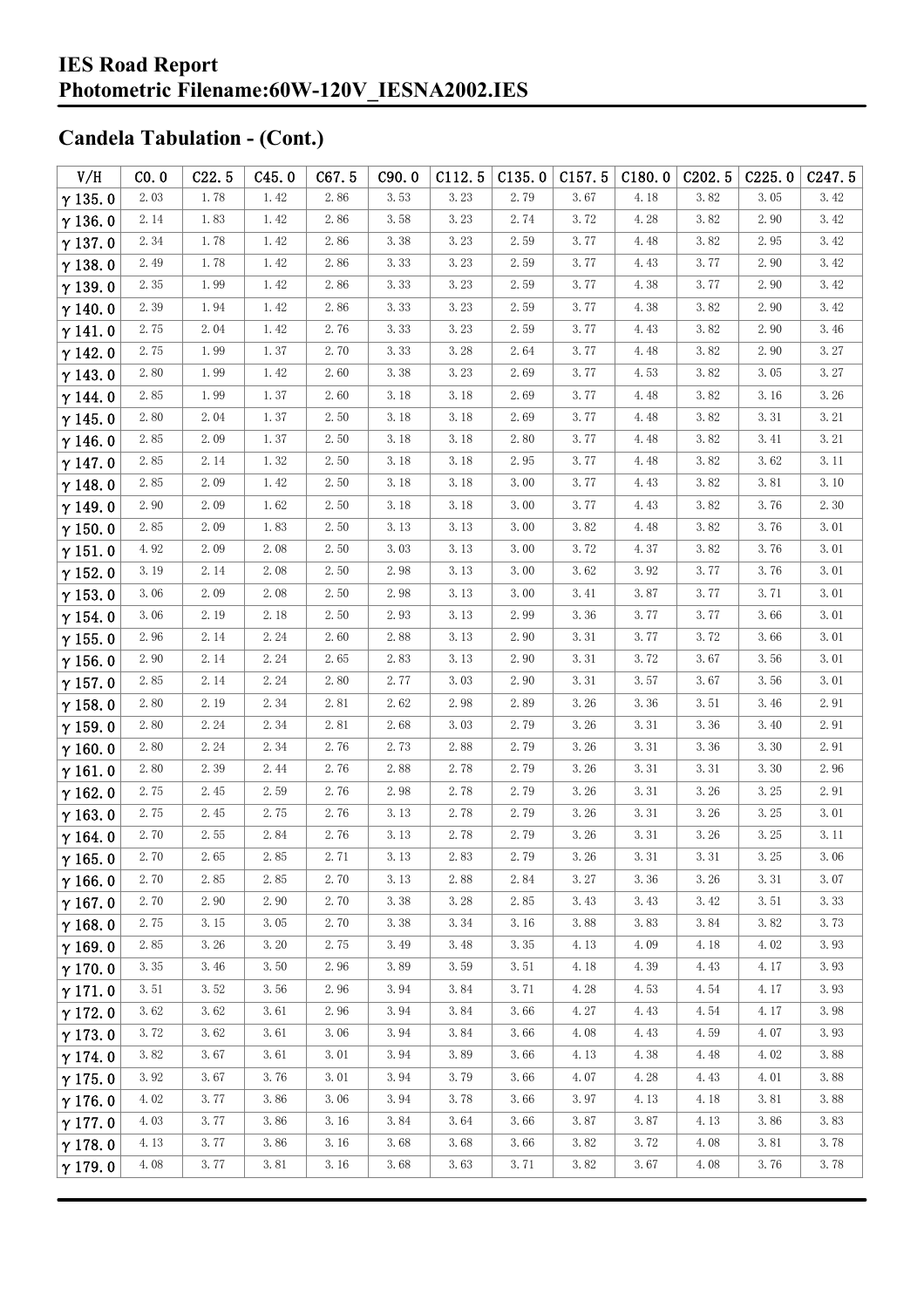| V/H            | CO. 0   | C22.5   | C45.0   | C67.5   | C90.0 | C112.5 | C135.0 | C157.5 | C180.0 | C <sub>2</sub> 02.5 | C225.0 | C <sub>247.5</sub> |
|----------------|---------|---------|---------|---------|-------|--------|--------|--------|--------|---------------------|--------|--------------------|
| $\gamma$ 180.0 | 4.03    | 4.03    | 4.03    | 4.03    | 4.03  | 4.03   | 4.03   | 4.03   | 4.03   | 4.03                | 4.03   | 4.03               |
| V/H            | C270.0  | C292.5  | C315.0  | C337.5  |       |        |        |        |        |                     |        |                    |
| $\gamma$ 0.0   | 2138.61 | 2138.61 | 2138.61 | 2138.61 |       |        |        |        |        |                     |        |                    |
| $\gamma$ 1.0   | 2138.89 | 2148.78 | 2158.01 | 2165.15 |       |        |        |        |        |                     |        |                    |
| $\gamma$ 2.0   | 2137.30 | 2158.09 | 2176.51 | 2188.98 |       |        |        |        |        |                     |        |                    |
| $\gamma$ 3.0   | 2136.40 | 2166.74 | 2194.27 | 2211.42 |       |        |        |        |        |                     |        |                    |
| $\gamma$ 4.0   | 2135.44 | 2175.17 | 2210.80 | 2234.96 |       |        |        |        |        |                     |        |                    |
| $\gamma$ 5.0   | 2133.95 | 2182.65 | 2226.30 | 2258.23 |       |        |        |        |        |                     |        |                    |
| $\gamma$ 6.0   | 2132.82 | 2189.26 | 2242.71 | 2281.11 |       |        |        |        |        |                     |        |                    |
| $\gamma$ 7.0   | 2133.33 | 2197.75 | 2258.39 | 2302.04 |       |        |        |        |        |                     |        |                    |
| $\gamma$ 8.0   | 2134.03 | 2206.97 | 2274.32 | 2320.39 |       |        |        |        |        |                     |        |                    |
| $\gamma$ 9.0   | 2134.49 | 2215.19 | 2289.76 | 2337.06 |       |        |        |        |        |                     |        |                    |
| $\gamma$ 10.0  | 2133.23 | 2224.57 | 2305.10 | 2354.36 |       |        |        |        |        |                     |        |                    |
| $\gamma$ 11.0  | 2132.80 | 2236.11 | 2319.39 | 2371.34 |       |        |        |        |        |                     |        |                    |
| $\gamma$ 12.0  | 2132.44 | 2248.24 | 2332.37 | 2388.36 |       |        |        |        |        |                     |        |                    |
| $\gamma$ 13.0  | 2133.29 | 2260.42 | 2345.68 | 2404.57 |       |        |        |        |        |                     |        |                    |
| $\gamma$ 14.0  | 2134.40 | 2272.06 | 2359.17 | 2419.71 |       |        |        |        |        |                     |        |                    |
| $\gamma$ 15.0  | 2136.46 | 2283.98 | 2372.64 | 2432.79 |       |        |        |        |        |                     |        |                    |
| $\gamma$ 16.0  | 2142.18 | 2294.40 | 2386.50 | 2444.64 |       |        |        |        |        |                     |        |                    |
| $\gamma$ 17.0  | 2148.87 | 2306.04 | 2400.40 | 2457.48 |       |        |        |        |        |                     |        |                    |
| $\gamma$ 18.0  | 2156.73 | 2316.40 | 2413.91 | 2470.51 |       |        |        |        |        |                     |        |                    |
| $\gamma$ 19.0  | 2166.96 | 2327.81 | 2426.93 | 2482.39 |       |        |        |        |        |                     |        |                    |
| $\gamma$ 20.0  | 2177.94 | 2338.52 | 2440.34 | 2496.55 |       |        |        |        |        |                     |        |                    |
| $\gamma$ 21.0  | 2188.56 | 2350.07 | 2454.92 | 2512.91 |       |        |        |        |        |                     |        |                    |
| $\gamma$ 22.0  | 2199.81 | 2362.55 | 2467.52 | 2530.28 |       |        |        |        |        |                     |        |                    |
| $\gamma$ 23.0  | 2214.03 | 2376.32 | 2479.29 | 2546.53 |       |        |        |        |        |                     |        |                    |
| $\gamma$ 24.0  | 2226.06 | 2390.51 | 2489.35 | 2559.90 |       |        |        |        |        |                     |        |                    |
| $\gamma$ 25.0  | 2238.55 | 2404.90 | 2498.21 | 2570.37 |       |        |        |        |        |                     |        |                    |
| $\gamma$ 26.0  | 2251.30 | 2419.69 | 2507.83 | 2581.01 |       |        |        |        |        |                     |        |                    |
| $\gamma$ 27.0  | 2262.29 | 2433.08 | 2517.00 | 2592.86 |       |        |        |        |        |                     |        |                    |
| $\gamma$ 28.0  | 2275.66 | 2444.73 | 2525.46 | 2602.85 |       |        |        |        |        |                     |        |                    |
| $\gamma$ 29.0  | 2288.19 | 2455.26 | 2534.56 | 2610.66 |       |        |        |        |        |                     |        |                    |
| $\gamma$ 30.0  | 2299.93 | 2462.33 | 2543.90 | 2614.95 |       |        |        |        |        |                     |        |                    |
| $\gamma$ 31.0  | 2312.60 | 2469.71 | 2551.51 | 2615.11 |       |        |        |        |        |                     |        |                    |
| $\gamma$ 32.0  | 2324.70 | 2478.61 | 2556.48 | 2614.30 |       |        |        |        |        |                     |        |                    |
| $\gamma$ 33.0  | 2336.58 | 2486.11 | 2558.92 | 2611.64 |       |        |        |        |        |                     |        |                    |
| $\gamma$ 34.0  | 2350.69 | 2494.98 | 2559.46 | 2605.09 |       |        |        |        |        |                     |        |                    |
| $\gamma$ 35.0  | 2363.96 | 2503.40 | 2557.16 | 2594.73 |       |        |        |        |        |                     |        |                    |
| $\gamma$ 36.0  | 2377.10 | 2510.79 | 2552.81 | 2580.77 |       |        |        |        |        |                     |        |                    |
| $\gamma$ 37.0  | 2389.85 | 2520.91 | 2546.52 | 2562.81 |       |        |        |        |        |                     |        |                    |
| $\gamma$ 38.0  | 2401.56 | 2529.19 | 2539.24 | 2542.64 |       |        |        |        |        |                     |        |                    |
| $\gamma$ 39.0  | 2411.98 | 2535.80 | 2530.80 | 2522.28 |       |        |        |        |        |                     |        |                    |
| $\gamma$ 40.0  | 2418.72 | 2539.89 | 2524.05 | 2500.65 |       |        |        |        |        |                     |        |                    |
| $\gamma$ 41.0  | 2422.13 | 2543.99 | 2517.98 | 2476.53 |       |        |        |        |        |                     |        |                    |
| $\gamma$ 42.0  | 2423.60 | 2549.75 | 2513.74 | 2450.37 |       |        |        |        |        |                     |        |                    |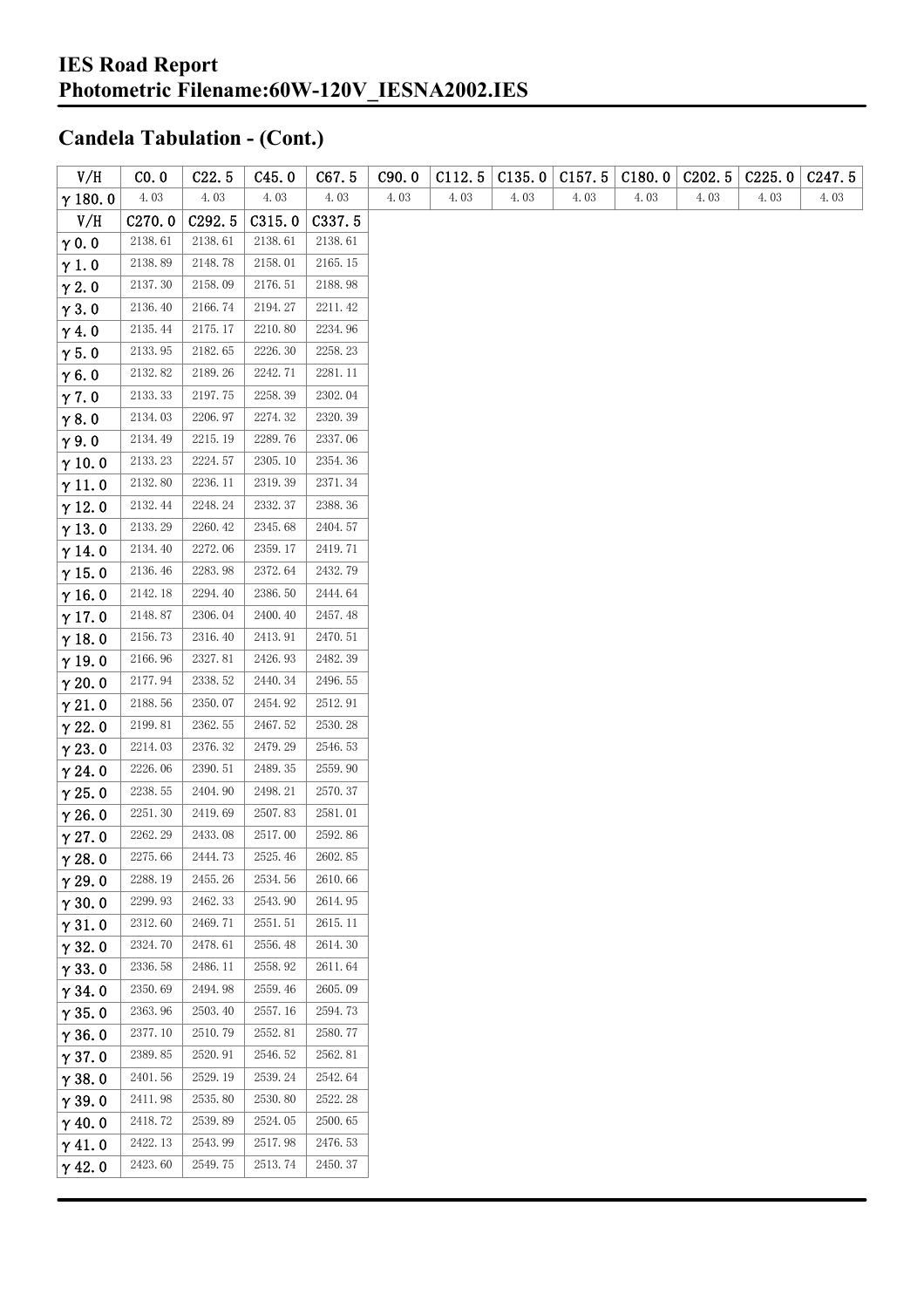| V/H            | C270.0  | C <sub>292.5</sub> | C315.0  | C337.5  |
|----------------|---------|--------------------|---------|---------|
| $\gamma$ 43.0  | 2423.67 | 2558.38            | 2511.25 | 2422.55 |
| $\gamma$ 44.0  | 2423.08 | 2563.32            | 2507.26 | 2394.45 |
| $\gamma$ 45.0  | 2421.01 | 2564.59            | 2504.02 | 2363.69 |
| $\gamma$ 46.0  | 2421.29 | 2565.92            | 2498.38 | 2328.05 |
| $\gamma$ 47.0  | 2419.08 | 2567.00            | 2491.36 | 2286.60 |
| $\gamma$ 48.0  | 2416.93 | 2568.03            | 2485.75 | 2242.60 |
| $\gamma$ 49.0  | 2413.05 | 2568.43            | 2475.45 | 2189.76 |
| $\gamma$ 50.0  | 2410.75 | 2564.74            | 2460.37 | 2135.16 |
| $\gamma$ 51. 0 | 2406.58 | 2559.66            | 2441.21 | 2079.93 |
| $\gamma$ 52.0  | 2405.26 | 2552.11            | 2413.93 | 2025.97 |
| $\gamma$ 53.0  | 2400.42 | 2541.26            | 2384.86 | 1971.07 |
| $\gamma$ 54. 0 | 2394.58 | 2527.92            | 2355.67 | 1915.76 |
| $\gamma$ 55. 0 | 2389.27 | 2513.60            | 2321.84 | 1858.31 |
| $\gamma$ 56. 0 | 2383.60 | 2499.60            | 2284.69 | 1798.72 |
| $\gamma$ 57.0  | 2378.59 | 2482.32            | 2246.22 | 1729.39 |
| $\gamma$ 58.0  | 2373.91 | 2463.26            | 2206.72 | 1639.49 |
| $\gamma$ 59.0  | 2367.79 | 2441.51            | 2165.05 | 1529.62 |
| γ60.0          | 2359.45 | 2417.65            | 2121.28 | 1391.49 |
| $\gamma$ 61.0  | 2351.47 | 2390.47            | 2070.04 | 1235.51 |
| $\gamma$ 62.0  | 2342.71 | 2361.84            | 2011.77 | 1063.95 |
| $\gamma$ 63.0  | 2331.19 | 2334. 29           | 1948.51 | 900.78  |
| γ64.0          | 2318.01 | 2309.03            | 1875.64 | 736.28  |
| $\gamma$ 65.0  | 2305.56 | 2279.68            | 1792.52 | 588.16  |
| γ66.0          | 2293.04 | 2245.61            | 1697.78 | 447.95  |
| $\gamma$ 67. 0 | 2283.14 | 2206.64            | 1587.07 | 316.11  |
| $\gamma$ 68.0  | 2273.12 | 2163.84            | 1458.13 | 229.89  |
| $\gamma$ 69.0  | 2265.73 | 2118.52            | 1320.89 | 169.38  |
| $\gamma$ 70.0  | 2257.18 | 2068.10            | 1182.84 | 122.97  |
| $\gamma$ 71.0  | 2243.60 | 2015.65            | 1031.30 | 91.69   |
| $\gamma$ 72. 0 | 2211.27 | 1955.25            | 876.19  | 74.49   |
| $\gamma$ 73. 0 | 2127.25 | 1899.73            | 712.18  | 66.45   |
| $\gamma$ 74.0  | 1962.33 | 1834.93            | 606.94  | 60.35   |
| $\gamma$ 75.0  | 1645.87 | 1759.79            | 514.71  | 54.76   |
| $\gamma$ 76.0  | 1354.46 | 1589.61            | 400.84  | 48.49   |
| $\gamma$ 77.0  | 1096.38 | 1387.17            | 298.48  | 41.87   |
| $\gamma$ 78.0  | 966.05  | 1192.71            | 199.77  | 36.75   |
| $\gamma$ 79.0  | 812.27  | 1021.18            | 97.75   | 32.49   |
| $\gamma$ 80.0  | 557.81  | 771.91             | 52.37   | 25.88   |
| $\gamma$ 81.0  | 375.14  | 562.60             | 35.16   | 17.32   |
| $\gamma$ 82.0  | 240.71  | 389.70             | 26.17   | 9.30    |
| $\gamma$ 83.0  | 153.69  | 220.85             | 15.87   | 2.64    |
| $\gamma$ 84.0  | 74.88   | 108.81             | 7.11    | 1.03    |
| $\gamma$ 85.0  | 18.05   | 41.53              | 3.24    | 0.62    |
| $\gamma$ 86.0  | 7.64    | 10.97              | 2.59    | 0.17    |
| $\gamma$ 87. 0 | 5.44    | 5.07               | 1.63    | 0.01    |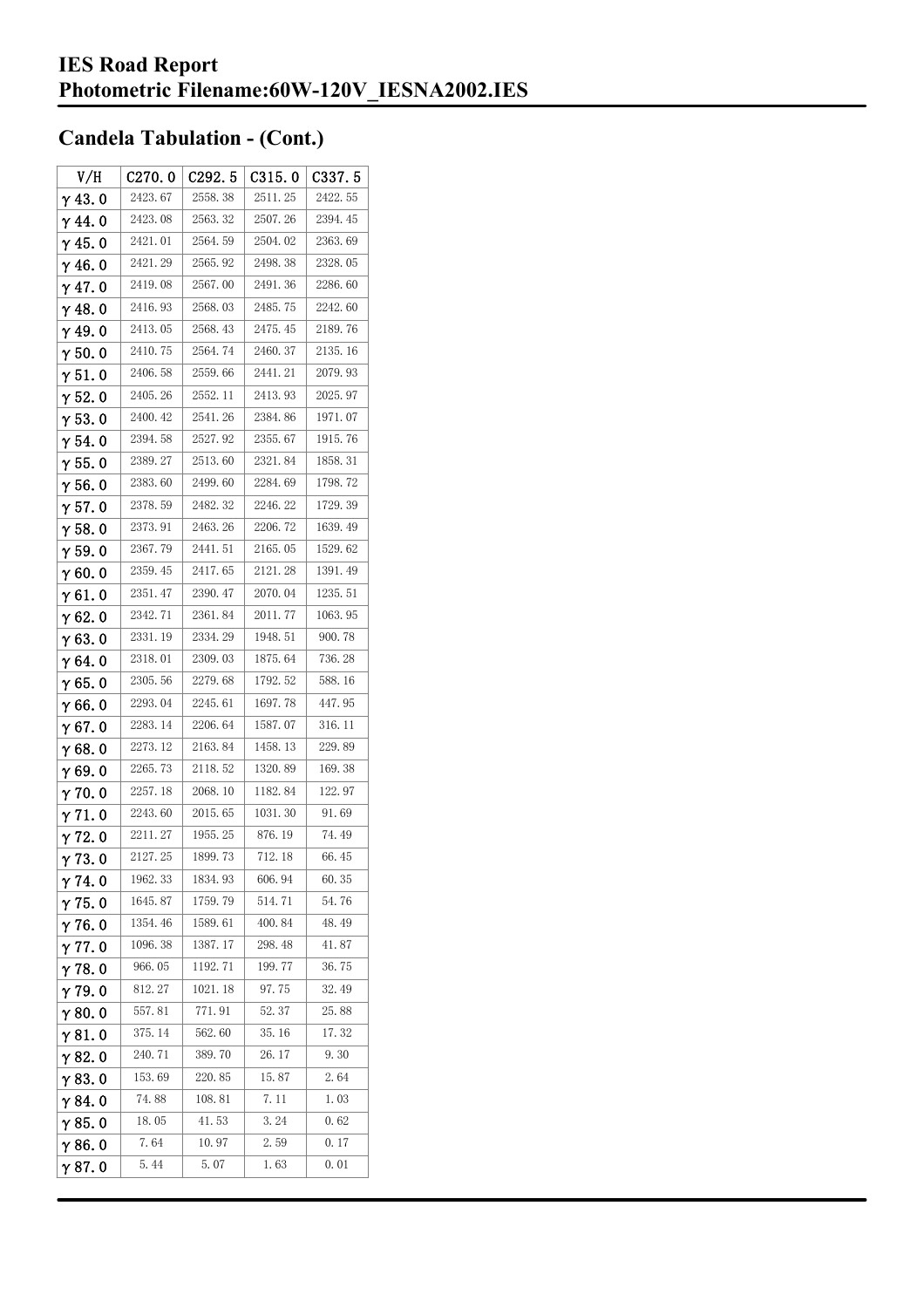| V/H             | C270.0 | C292.5 | C315.0 | C337.5 |
|-----------------|--------|--------|--------|--------|
| $\gamma$ 88.0   | 4.49   | 3.42   | 0.66   | 0.00   |
| $\gamma$ 89.0   | 3.31   | 2.74   | 0.36   | 0.00   |
| $\gamma$ 90. 0  | 3.18   | 2.58   | 0.21   | 0.00   |
| $\gamma$ 91.0   | 3.08   | 2.38   | 0.10   | 0.00   |
| γ92.0           | 2.98   | 2.37   | 0.05   | 0.00   |
| $\gamma$ 93. O  | 2.98   | 2.22   | 0.05   | 0.00   |
| $\gamma$ 94.0   | 2.98   | 2.22   | 0.05   | 0.00   |
| $\gamma$ 95.0   | 2.98   | 2.17   | 0.05   | 0.00   |
| γ96.0           | 2.98   | 2.12   | 0.05   | 0.00   |
| γ97.0           | 3.03   | 2.02   | 0.05   | 0.00   |
| $\gamma$ 98.0   | 3.28   | 1.97   | 0.05   | 0.00   |
| γ99.0           | 3.43   | 1.97   | 0.05   | 0.00   |
| $\gamma$ 100.0  | 3.53   | 1.97   | 0.05   | 0.00   |
| $\gamma$ 101.0  | 3.63   | 2.02   | 0.10   | 0.00   |
| $\gamma$ 102.0  | 3.83   | 2.07   | 0.10   | 0.00   |
| $\gamma$ 103. 0 | 4.18   | 2.02   | 0.20   | 0.00   |
| $\gamma$ 104. 0 | 4.24   | 2.07   | 0.30   | 0.00   |
| $\gamma$ 105. 0 | 4.44   | 2.27   | 0.46   | 0.00   |
| $\gamma$ 106.0  | 4.64   | 2.47   | 0.41   | 0.00   |
| $\gamma$ 107. 0 | 4.69   | 2.67   | 0.41   | 0.00   |
| $\gamma$ 108. 0 | 4.84   | 2.82   | 0.46   | 0.00   |
| $\gamma$ 109.0  | 5.14   | 2.83   | 0.46   | 0.00   |
| $\gamma$ 110. 0 | 5.10   | 2.83   | 0.51   | 0.00   |
| γ111.0          | 5.25   | 2.93   | 0.61   | 0.00   |
| γ112.0          | 5.30   | 2.98   | 0.66   | 0.00   |
| $\gamma$ 113. 0 | 5.30   | 3.03   | 0.71   | 0.00   |
| $\gamma$ 114.0  | 5.30   | 3. 18  | 0.81   | 0.00   |
| $\gamma$ 115. 0 | 5.35   | 3.13   | 0.81   | 0.00   |
| $\gamma$ 116. 0 | 5.35   | 3.13   | 1.11   | 0.00   |
| $\gamma$ 117.0  | 5.35   | 3.13   | 1.17   | 0.00   |
| $\gamma$ 118. 0 | 5.35   | 3. 13  | 1. 27  | 0.00   |
| $\gamma$ 119.0  | 5.35   | 3.13   | 1.22   | 0.05   |
| $\gamma$ 120.0  | 5.35   | 3.13   | 1.37   | 0.36   |
| $\gamma$ 121.0  | 5.35   | 3. 13  | 1.32   | 0.46   |
| $\gamma$ 122.0  | 5.35   | 3. 13  | 1.32   | 0.46   |
| $\gamma$ 123.0  | 5.35   | 3. 13  | 1.32   | 0.66   |
| $\gamma$ 124.0  | 5.35   | 3.13   | 1.32   | 0.66   |
| $\gamma$ 125.0  | 5.40   | 3.13   | 1.32   | 0.66   |
| $\gamma$ 126.0  | 5.30   | 3.13   | 1.32   | 1.01   |
| $\gamma$ 127. 0 | 5.25   | 3. 13  | 1.32   | 1.02   |
| $\gamma$ 128.0  | 5.25   | 3. 13  | 1.32   | 1.22   |
| $\gamma$ 129.0  | 5.25   | 3. 13  | 1.32   | 1.17   |
| $\gamma$ 130. 0 | 5.15   | 3.03   | 1.32   | 1.17   |
| $\gamma$ 131.0  | 5.00   | 2.98   | 1.32   | 1.17   |
| $\gamma$ 132. 0 | 4.74   | 2.88   | 1.32   | 1.37   |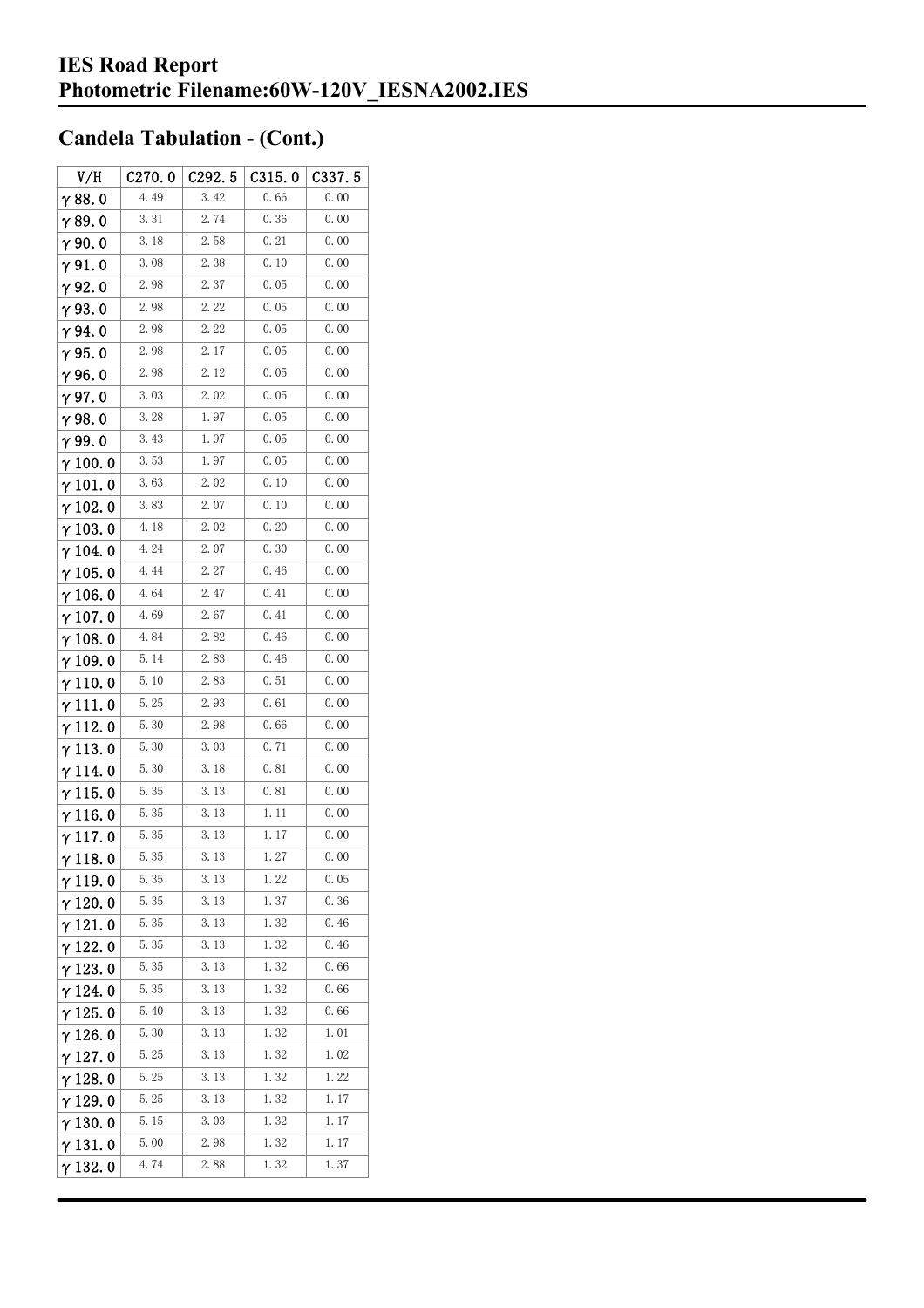| V/H             | C270.0 | C292.5 | C315.0 | C337.5 |
|-----------------|--------|--------|--------|--------|
| $\gamma$ 133.0  | 4.69   | 2.68   | 1.32   | 1.43   |
| $\gamma$ 134.0  | 4.64   | 2.73   | 1.32   | 1.43   |
| $\gamma$ 135.0  | 4.40   | 2.73   | 1.32   | 1.48   |
| $\gamma$ 136.0  | 4.44   | 2.63   | 1.32   | 1.58   |
| $\gamma$ 137.0  | 4.39   | 2.63   | 1.32   | 1.63   |
| $\gamma$ 138.0  | 4.29   | 2.63   | 1.32   | 1.68   |
| $\gamma$ 139. 0 | 4.14   | 2.58   | 1.32   | 1.98   |
| $\gamma$ 140.0  | 4.09   | 2.57   | 1.32   | 1.99   |
| $\gamma$ 141.0  | 4.14   | 2.53   | 1.32   | 2.04   |
| $\gamma$ 142.0  | 3.99   | 2.33   | 1.32   | 2.09   |
| $\gamma$ 143.0  | 3.89   | 2.17   | 1.42   | 2.04   |
| γ 144. 0        | 3.84   | 2.17   | 1.42   | 2.04   |
| $\gamma$ 145. 0 | 3.84   | 2.02   | 1.42   | 2.04   |
| $\gamma$ 146.0  | 3.79   | 2.07   | 1.57   | 2.04   |
| γ147.0          | 3.69   | 1.97   | 1.68   | 2.04   |
| $\gamma$ 148.0  | 3.63   | 1.97   | 1.93   | 2.04   |
| $\gamma$ 149. 0 | 3.54   | 1.97   | 2.03   | 2.04   |
| $\gamma$ 150. 0 | 3.53   | 1.97   | 2.03   | 2.04   |
| $\gamma$ 151.0  | 3.43   | 1.97   | 2.13   | 2.09   |
| $\gamma$ 152.0  | 3.38   | 1.97   | 2.18   | 2.09   |
| $\gamma$ 153. 0 | 3.13   | 1.97   | 2.33   | 2.09   |
| $\gamma$ 154. 0 | 3.08   | 1.97   | 2.48   | 2.24   |
| $\gamma$ 155. 0 | 2.78   | 1.97   | 2.54   | 2.19   |
| $\gamma$ 156. 0 | 2.83   | 2.02   | 2.59   | 2.19   |
| $\gamma$ 157. 0 | 2.78   | 2. 12  | 2.74   | 2.19   |
| $\gamma$ 158.0  | 2.68   | 2.12   | 2.74   | 2.19   |
| $\gamma$ 159.0  | 2.67   | 2.17   | 2.74   | 2.24   |
| $\gamma$ 160.0  | 2.72   | 2.27   | 2.79   | 2.29   |
| $\gamma$ 161. 0 | 2.77   | 2.32   | 2.84   | 2.39   |
| $\gamma$ 162.0  | 2.83   | 2.37   | 2.89   | 2.39   |
| $\gamma$ 163.0  | 2.88   | 2.42   | 2.99   | 2.39   |
| $\gamma$ 164.0  | 2.88   | 2.37   | 2.95   | 2.49   |
| $\gamma$ 165.0  | 2.88   | 2.52   | 2.95   | 2.50   |
| $\gamma$ 166.0  | 2.88   | 2.52   | 2.95   | 2.50   |
| $\gamma$ 167.0  | 2.93   | 2.72   | 3.00   | 2.55   |
| $\gamma$ 168.0  | 2.98   | 2.82   | 3.20   | 2.70   |
| γ169.0          | 3.03   | 2.83   | 3.45   | 3.10   |
| $\gamma$ 170.0  | 3.13   | 2.88   | 3.60   | 3.41   |
| $\gamma$ 171. 0 | 3.33   | 2.98   | 3.71   | 3.56   |
| $\gamma$ 172. 0 | 3.43   | 3.03   | 3.76   | 3.67   |
| $\gamma$ 173.0  | 3.58   | 3. 28  | 3.81   | 3.67   |
| γ 174. 0        | 3.63   | 3.43   | 3.81   | 3.67   |
| $\gamma$ 175.0  | 3.58   | 3.68   | 3.86   | 3.67   |
| γ176.0          | 3.68   | 3.69   | 3.91   | 3.67   |
| γ177.0          | 3.63   | 3.69   | 3.96   | 3.67   |